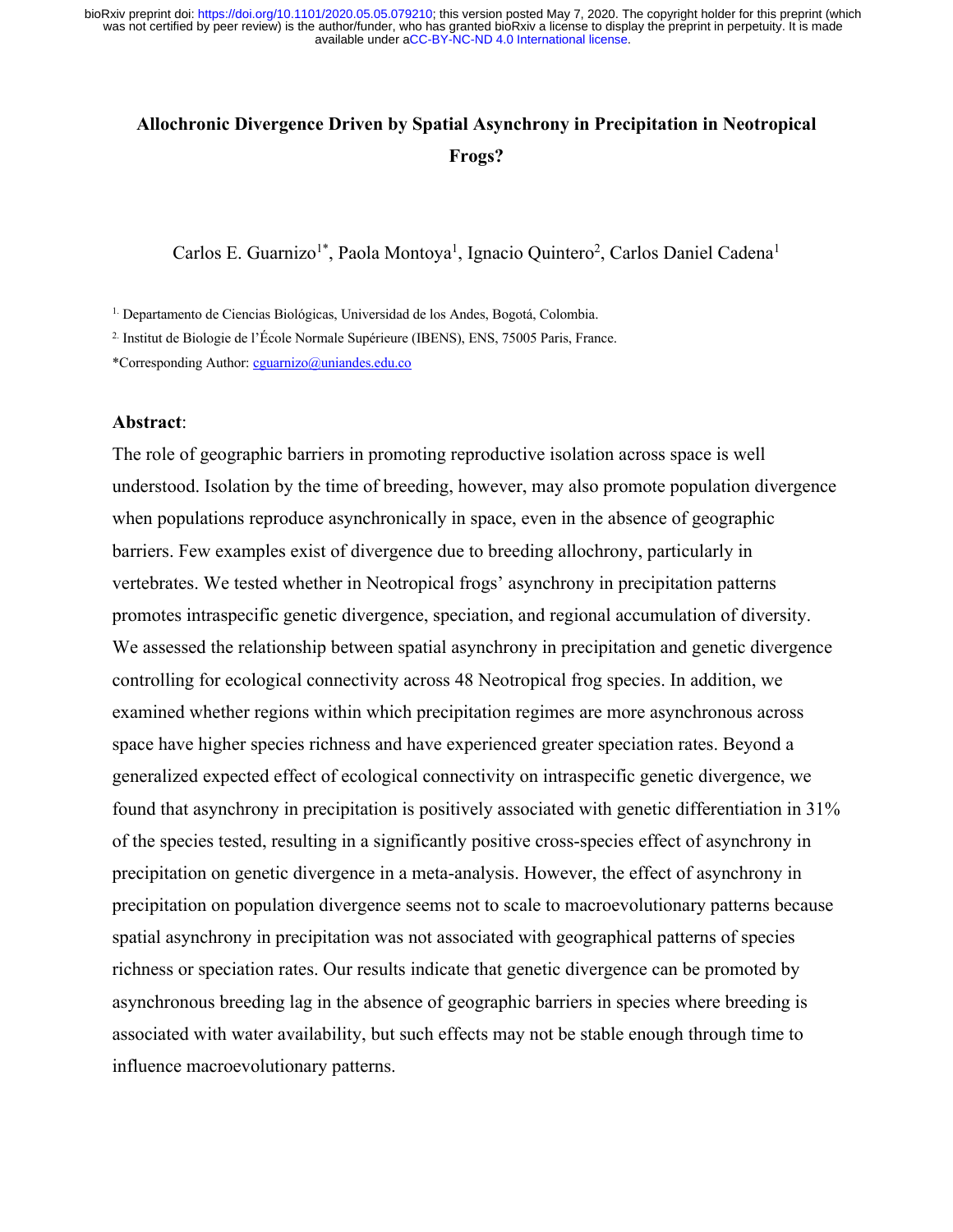**Keywords:** Allochrony, genetic distance, nubosity, phenology, rainfall, seasonality, sister species, speciation.

# **Introduction**

Understanding the mechanisms underlying spatial variation in biodiversity is a major goal of biogeography and evolutionary biology. The tropics harbor much of the world's biodiversity, but a thorough understanding of the historical and evolutionary processes underlying such pattern is still lacking. A set of potential drivers focus on mechanisms that enhance tropical rates of speciation, leading to the accumulation of biodiversity over time (Fine, 2015; Fischer, 1960). Whereas the fundamental role that geographical barriers play in promoting speciation by spatially isolating populations has been studied extensively, less attention has been devoted to assessing the role of temporal isolation as a mechanism promoting population divergence (Alexander & Bigelow, 1960; Hendry & Day, 2005; Walter et al., 2017). Namely, if neighbouring populations differ in their reproductive schedules, then gene flow among them is expected to be lower than among populations with overlapping breeding seasons, even in the absence of geographical barriers (Martin, Bonier, Moore, & Tewksbury, 2009; Taylor & Friesen, 2017; Wadgymar & Weis, 2017). Unless the timing of reproductive phenology of a species is entirely plastic, allochronic breeding is expected to promote population differentiation, which could eventually lead to the formation of new species (Taylor & Friesen, 2017). Although there is evidence supporting allochronic speciation across various groups of animals including insects (Santos et al., 2007; Yamamoto & Sota, 2009) and birds (Taylor & Friesen, 2017), the extent and generality of allochronic speciation remains largely unknown, and the role that evolutionary divergence due to asynchronous reproduction may play in establishing spatial patterns of diversity has seldom been considered (Martin et al., 2009).

The "asynchrony of seasons" hypothesis (Martin et al., 2009) posits that spatial asynchrony in breeding seasons may promote genetic divergence among populations, potentially scaling up to influence speciation rates and thereby regional spatial patterns of species richness. Given that species time their reproductive phenology to track annual fluctuations in resource availability, populations from regions varying in the timing of climatic seasonality across space should experience spatial asynchrony in breeding phenology. This, in turn, would result in reduced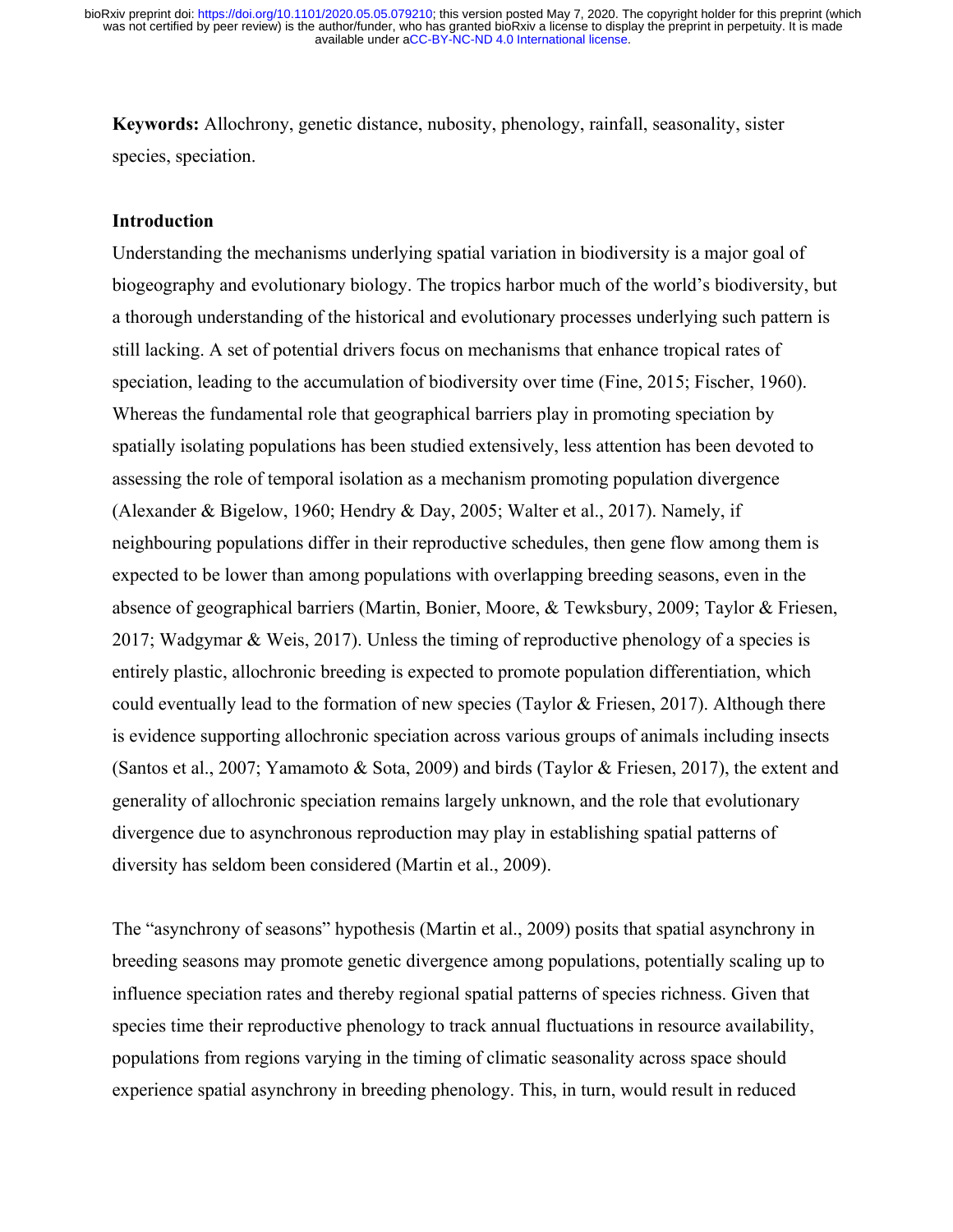temporal overlap in reproductive seasons among populations, potentially restricting gene flow and thereby promoting divergence and speciation. Because tropical areas experience much greater spatial asynchrony in environmental factors associated with reproduction (e.g. precipitation and its influence on resource availability) than temperate areas, the asynchrony of seasons hypothesis may partly account for latitudinal differences in species diversity reflecting spatial variation in speciation rates (Martin et al., 2009).

A recent study employing data for several species of birds found support for the asynchrony of seasons hypothesis by assessing whether the degree of precipitation asynchrony among individuals was related to their genetic distance after controlling for ecological connectivity (Quintero, González-Caro, Zalamea, & Cadena, 2014). Assuming that temporal variation in precipitation influences reproductive activity of birds due to its effect on food availability, Quintero et al. (2014) found evidence supporting the hypothesis that spatial asynchrony in breeding seasons influences population differentiation, and thus that current climatic patterns may play a role in driving speciation, contributing to spatial patterns of diversity. However, the authors acknowledged that precipitation may not be the only (nor the most important) driver of breeding schedules of birds and that any effect of precipitation on reproduction would be indirect through its influence on food resources. Given the paucity of data on species' breeding cycles across different regions, further assessments of the hypothesis that climatic asynchrony drives population divergence are needed, particularly by studying organisms in which climate and reproductive schedules are proximately linked.

Because frogs are expected to closely match their breeding phenology to track temporal variation in precipitation patterns given their strict dependence on water availability for reproduction, they are an ideal group in which to test for an effect of spatial asynchrony in precipitation on population divergence. The hydric physiological restrictions of frogs, which derive mainly from their semipermeable skin and non-amniotic eggs (Lillywhite, 2006), constrain most species to tightly match their reproductive activities with rainy seasons (Kaefer, Montanarin, Da Costa, & Lima, 2012; Saenz, Fitzgerald, Baum, & Conner, 2006; Schalk & Saenz, 2016). Consequently, frogs from populations with asynchronous precipitation regimes should not overlap in their breeding seasons, which may limit gene flow and thereby promote speciation. This effect should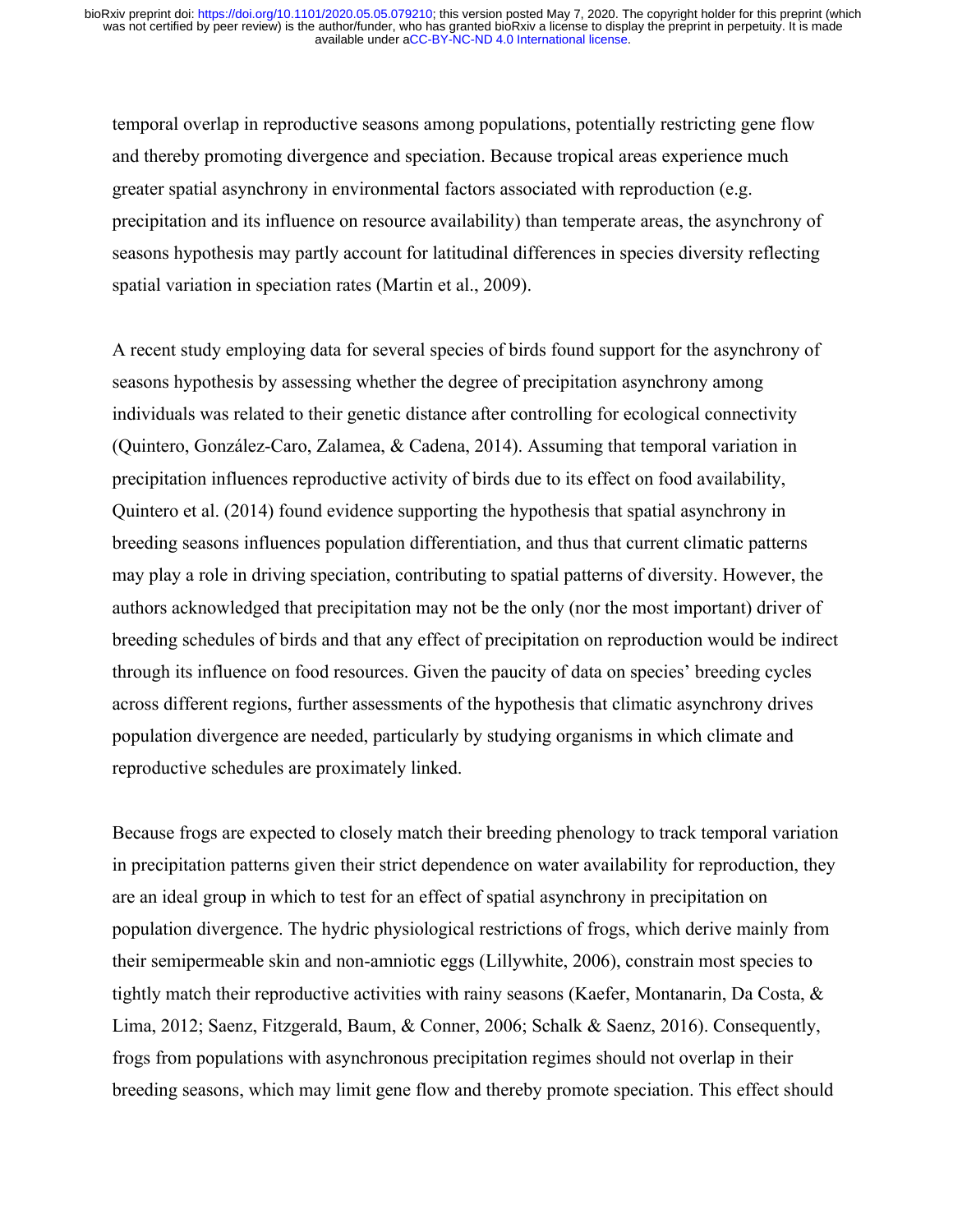be particularly pronounced at lower latitudes because spatial heterogeneity in the timing of climatic seasonality is higher towards the tropics (Duellman, 1995; Martin et al., 2009).

We used DNA sequences and remotely-sensed climatic data to assess whether spatial asynchrony in precipitation seasonality is associated with genetic differentiation in Neotropical frogs. In keeping with previous work, we tested the population-level prediction that precipitation asynchrony should have an effect on genetic distance among individuals of the same species, after controlling for the influence of barriers to dispersal (Quintero et al., 2014). In addition, we tested the macroevolutionary hypothesis that if allochronic speciation driven by climate is recurrent, then lineages inhabiting areas with higher levels of spatial asynchrony in climate should speciate more often, contributing to increased accumulation of species in such areas. All else being equal, this hypothesis predicts that the degree of spatial asynchrony in precipitation within regions should be positively related to regional speciation rates and species richness.

#### **Methods**

#### **Genetic divergence data**

We performed a thorough search of phylogeographic studies of Neotropical frogs and retrieved information on DNA sequences with associated geographic coordinates from GenBank (see Results for the number of species/sequences included). We inspected intraspecific scatterplots of genetic vs geographic distances to make sure there were no highly divergent DNA sequences which may reflect misidentification errors (Guarnizo & Cannatella, 2013). For each species, sequences corresponded to either mitochondrial DNA regions (cytochrome oxidase I, cytochrome b, the control region, NADH dehydrogenase subunit 2) or the 16S ribosomal RNA gene (Table S1). Although markers likely have different substitution rates, this does not affect our intraspecific analyses because each species is analyzed separately. We aligned sequences using the MUSCLE algorithm (Edgar, 2004) and then calculated pairwise genetic distances between all individuals under the best-fit model of nucleotide substitution for each species selected using JModelTest (Posada, 2008) based on the Akaike information criterion (AIC) in the program MEGA 6.0 (Tamura, Stecher, Peterson, Filipski, & Kumar, 2013).

# **Asynchrony in precipitation**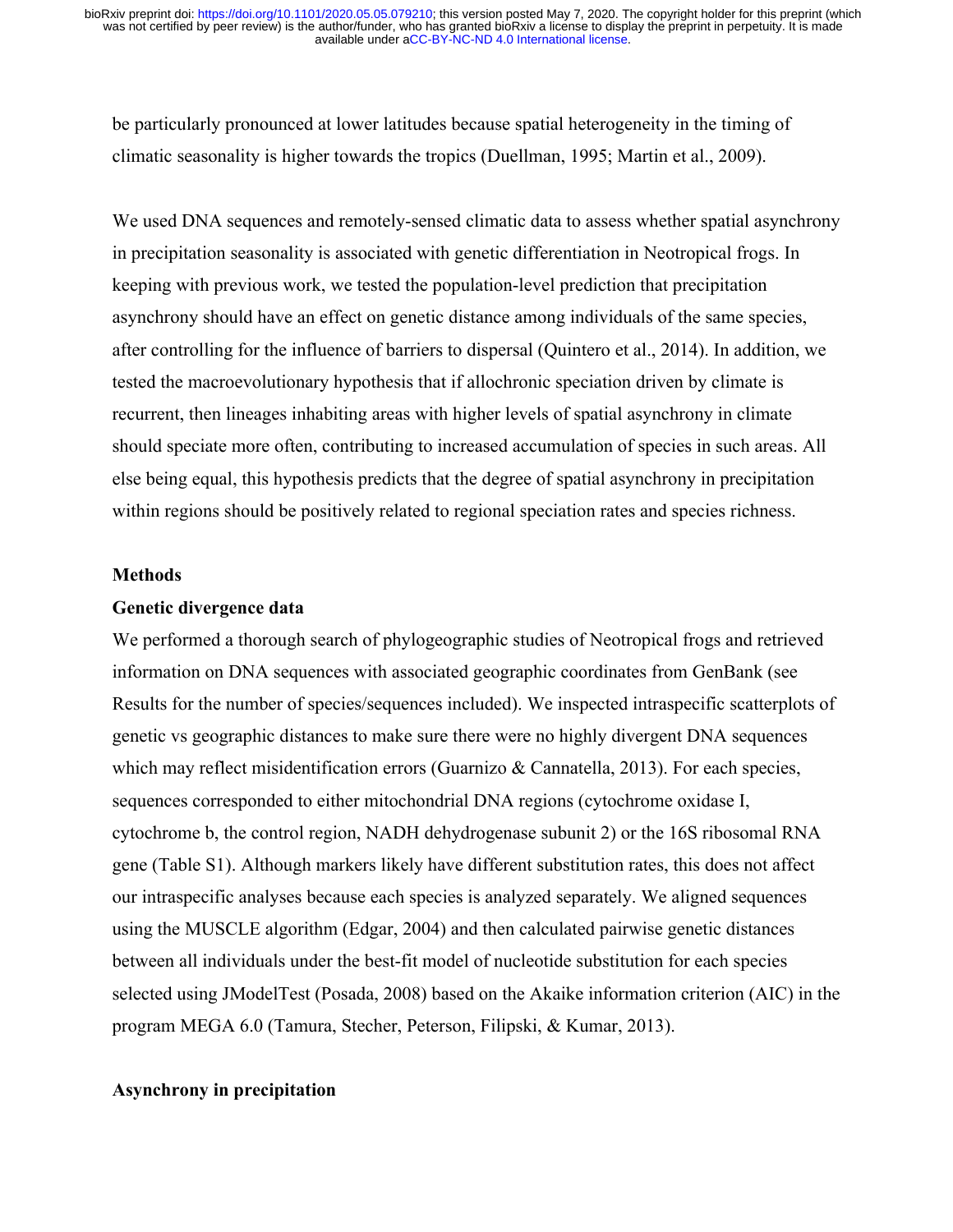Asynchrony in precipitation refers to the time lag between peaks in precipitation at two given sites, irrespective of the magnitude of differences in total precipitation between sites. For example, a locality with a precipitation peak occurring in June has greater asynchrony relative to a locality with a precipitation peak in December than a locality where precipitation peaks in April (Fig. 1). Maximum asynchrony occurs between sites with shifted precipitation regimes such that when one site experiences its peak precipitation, the other one experiences the nadir in precipitation (Quintero et al., 2014).

To estimate asynchrony in precipitation between sites, we followed the approach used by Quintero et al. (2014). We used remotely sensed cloud-cover data to characterize precipitation seasonality based on a public database integrating 15 years of twice-daily remote-sensing cloud observations (MODIS satellite) at 1-km2 resolution (Wilson & Jetz, 2016). Using Fourier transformations, we determined whether each locality experienced a discernible annual (onepeaked) or biannual (two-peaked) rainfall pattern by contrasting the fit of sinusoidal curves with these periodicities to that of a null model. We discarded localities lacking a significant periodic component (i.e. localities with homogeneous precipitation throughout the year). Then, we estimated the lag between the peaks of the sinusoidal curves that best described seasonality among all localities. The maximum lag is six months for annual curves and three months for biannual curves. The estimated lag in peaks was our measure of precipitation asynchrony between localities.

# **Accounting for ecological connectivity**

We estimated the effect of precipitation asynchrony on genetic divergence while accounting for other factors known to affect population differentiation, namely geographic distance and barriers to dispersal. We used species distribution models to estimate likely dispersal paths given speciesspecific niche preferences between georeferenced localities, which we then accounted for when assessing the relationship between precipitation asynchrony and genetic differentiation (Quintero et al., 2014). We first obtained geographic coordinates for collecting localities of museum specimens of each species from the Global Biodiversity Information Facility (https://www.gbif.org) and VertNet (http://vertnet.org). We vetted localities by removing coordinates outside range maps defined by experts and the known elevational limits for each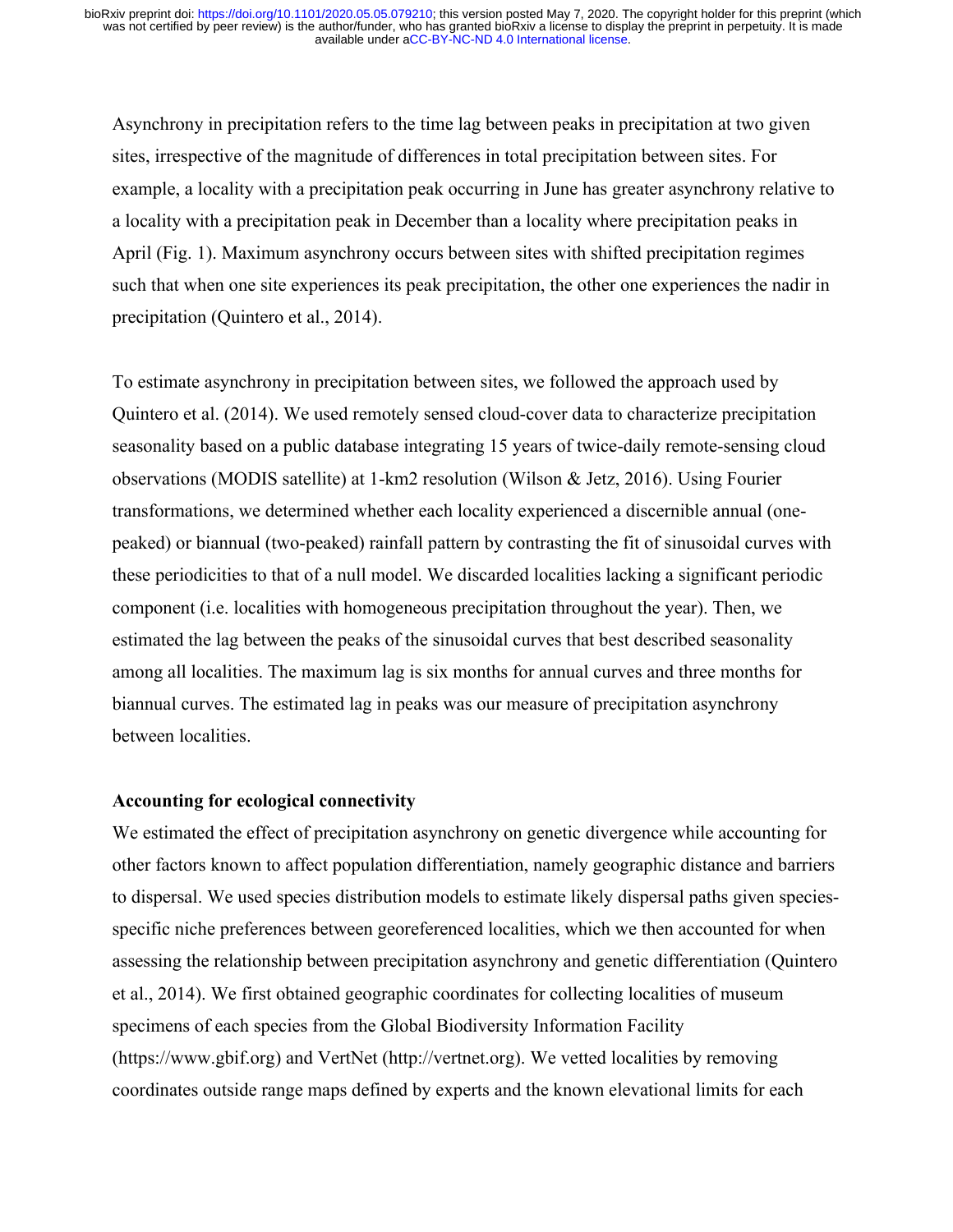species (http://www.iucnredlist.org/). Because range maps constructed based on expert knowledge are reliable at resolutions equal or higher than ca. 1 $\degree$  longitude/latitude (Hurlbert & Jetz, 2007), we incorporated a buffer of 0.5° longitude/latitude around map polygons and discarded georeferenced records located outside. To build species distribution models, we used bioclimatic variables from WorldClim (Hijmans, Cameron, Parra, Jones, & Jarvis, 2005), which describe different aspects of annual temperature and precipitation. Bioclimatic layers that were highly correlated ( $>70\%$ ) were excluded from model estimations using a variance inflation factor analysis in the package 'USDM' in R (Naimi, 2015). Subsequently, we estimated a species distribution model for each species using MaxEnt v3.3.3k (Phillips & Dudík, 2008) with 10,000 background points and evaluating model performance with cross-validation using 20% of the data. Finally, we used the inverse of environmental suitability for each species inferred by the models as an ecological resistance matrix from which we estimated the ecological connectivity among localities (i.e. least-cost path distances) using the 'gdistance' package for R. We also calculated linear geographic distances (taking into account Earth's curvature) using the program Geographic Distance Matrix Generator (Ersts, 2011).

#### **Data analyses at intraspecific level**

To assess the effect of precipitation asynchrony, geographic distance, and ecological connectivity on genetic divergence we used multiple-matrix regression with randomization (MMRR), an approach tailored to deal with the non-independence of pairwise distance estimators (Wang, 2013). All distances were standardized (mean  $= 0$ , variance  $= 1$ ) to allow comparison among regression coefficients. We performed MMRR separately on each species using the R script provided by Wang (2013) with 10,000 permutations.

We evaluated an overall, cross-species effect of asynchrony in precipitation on genetic divergence using a phylogenetic meta-analysis (Adams, 2008), where the effect estimated separately for each species was inversely weighted by its associated standard error (i.e. less weight was given to estimates with higher uncertainty) while accounting for the phylogenetic covariance structure. We sampled 100 amphibian phylogenetic trees from the posterior distribution of Jetz and Pyron (2018), a species-complete phylogeny built using sequence data for 15 genes (5 mitochondrial and 10 nuclear) for 4,061 amphibians and with the rest of the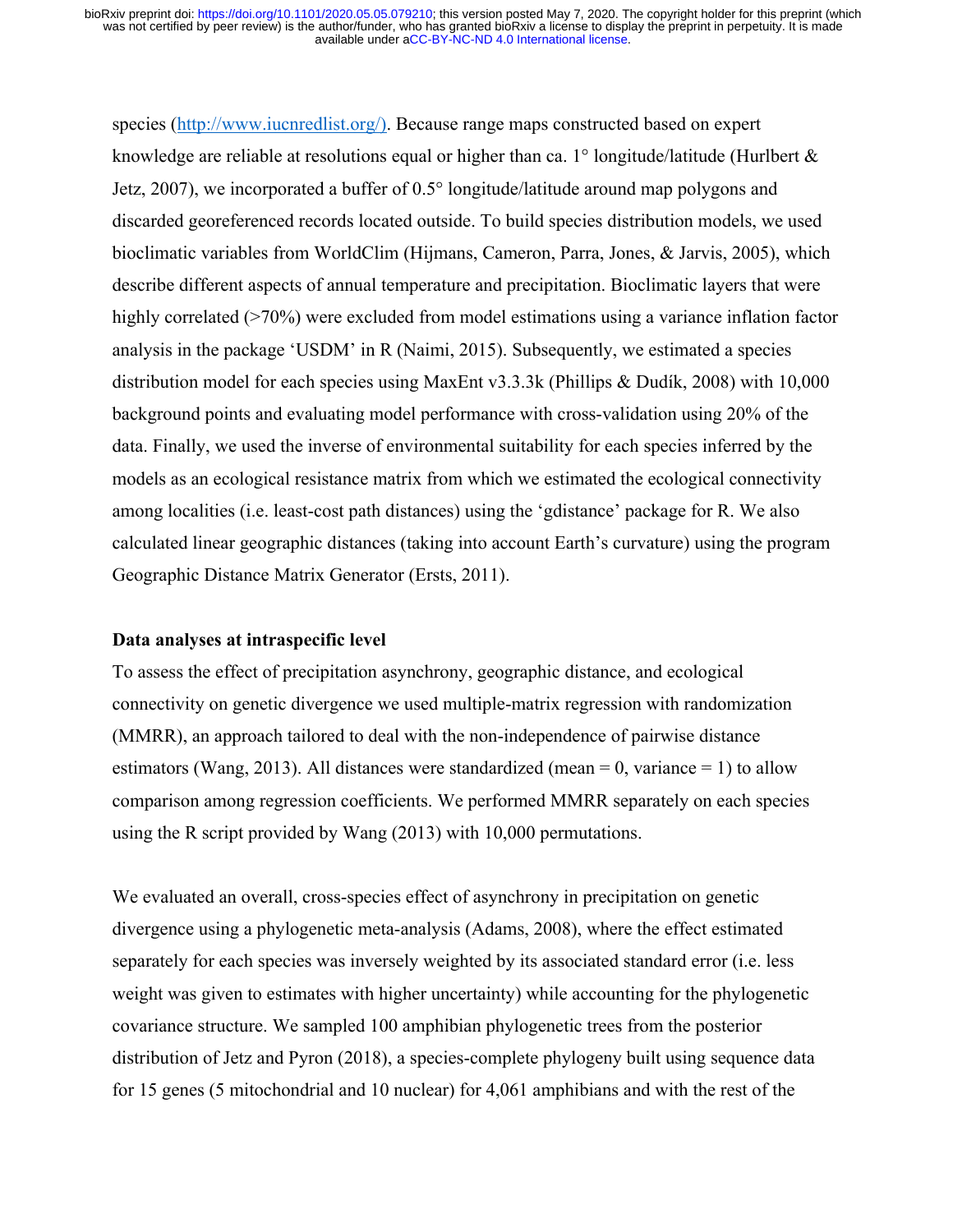species imputed using taxonomic constraints. For the analysis, we pruned all species not considered in our study. For each tree, we estimated this cross-species effect on genetic divergence using Phylogenetic Generalized Least Squares (PGLS) with simultaneous optimization of Pagel's Lambda under restricted maximum-likelihood using the *gls()* function of the 'nlme' package (Pinheiro, Bates, DebRoy, & Sarkar, 2014) for R (Team 2013).

# **Species richness and speciation rate**

Because the asynchrony of seasons hypothesis posits that seasonal asynchrony in precipitation promotes population differentiation that might scale up to the origin of new species, we expect regions with higher spatial asynchrony in precipitation to have higher speciation rates and, all else being equal, a greater number of species than areas with more spatially uniform precipitation seasonality. We tested these predictions in the Neotropical region (xmin=-118.1333, xmax=- 34.79999, ymin=-54.39167, ymax= 33.10834), dividing the region in quadrats of 5 x 5 decimal degrees (grid size of ~550 x 550 km), a grain size large enough to enable within-quadrat speciation (Kisel & Barraclough, 2010). We estimated the asynchrony in precipitation, species richness, and speciation rates within each one of these quadrats. In the species richness model, we also included productivity and topographic heterogeneity as covariates because these are key factors explaining spatial richness patterns in frogs (Buckley & Jetz, 2007). We describe how we measured these variables below.

We estimated species richness as the sum of all overlapped expert-based maps for anuran species (IUCN 2018) within each 5 x 5 decimal-degree quadrat using 'raster' (Hijmans et al., 2015) and 'maptools' (Bivand & Lewin-Koh, 2019). R packages. We measured the degree of spatial asynchrony in precipitation within quadrats based on variation in the MODCF seasonality theta parameter (Wilson & Jetz, 2016), which estimates the timing of peak cloudiness in a grid cell as a circular variable ranging from 0 (peak cloudiness on January 1st) to 360 (peak cloudiness on December 31st). Because day of year is a circular variable, we estimated the circular variance of theta values across all the 1 km<sup>2</sup> cells contained within each 5 x 5 decimal-degree quadrat as our measure of within-region spatial asynchrony in precipitation. The circular variance measures the variation in the angles about the mean direction, ranging from 0 when all data are concentrated at one point (the precipitation peak is at the same time across grid cells within the quadrat) to 1,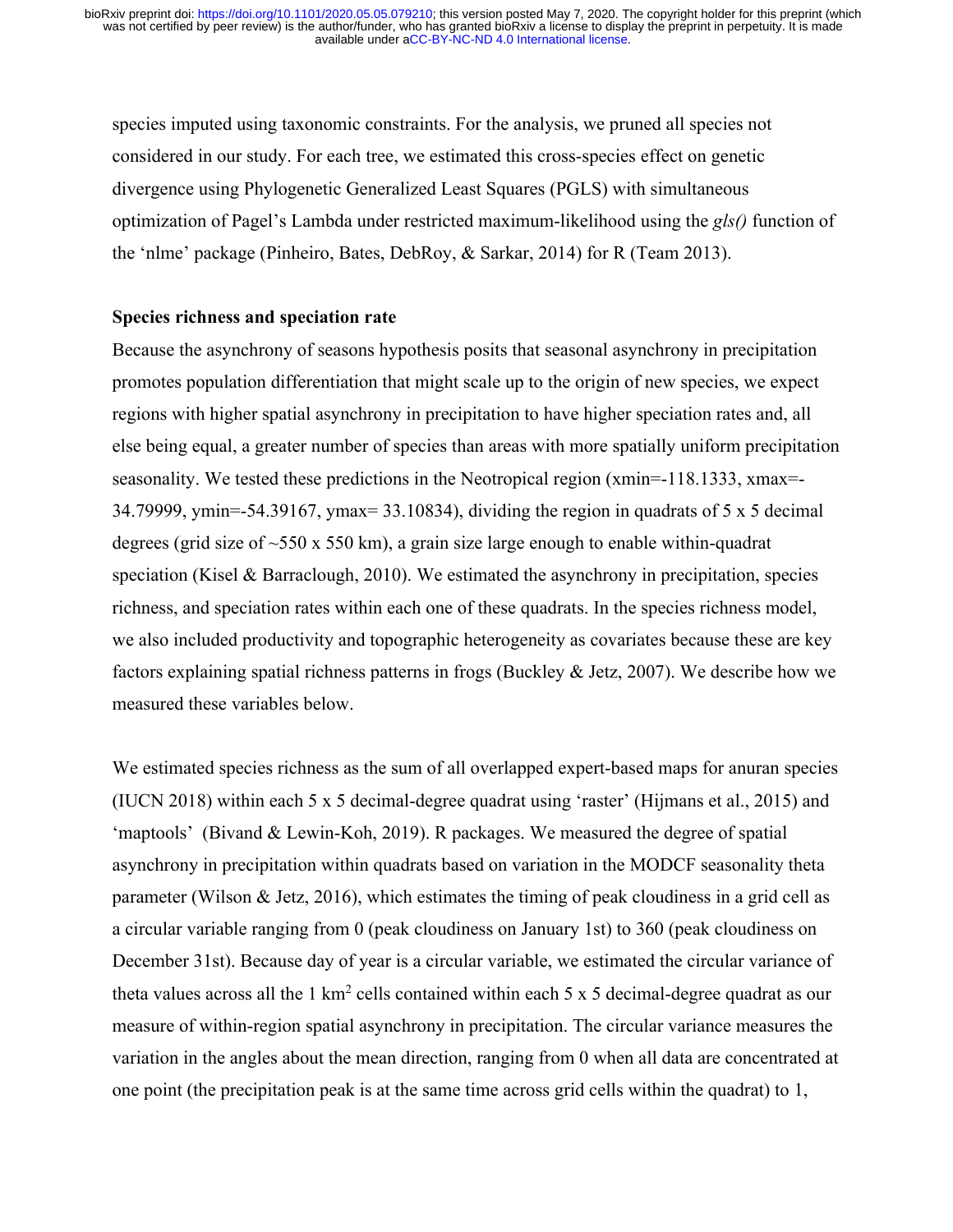when the data have broad spread (precipitation peaks are distributed throughout the year within the quadrat). We estimated the circular variance using package 'circular' (Agostinelli & Lund, 2017).

To assess frog speciation rates within regions we used the DR metric (Jetz, Thomas, Joy, Hartmann, & Mooers, 2012), which approximates speciation rates under a pure-birth model of diversification and is best interpreted as an estimate of recent speciation rates (Title & Rabosky, 2019). We calculated the DR metric for each species as the median DR across a sample of 100 posterior phylogenetic trees published by Jetz and Pyron (2018). We mapped speciation rates on geography using the harmonic mean value of DR for all species present on each quadrat.

Net primary productivity was obtained from the productivity layer at 0.25 degrees resolution generated by SEDAC (Imhoff et al., 2004) (http://sedac.ciesin.columbia.edu/data/set/hanpp-netprimary-productivity), calculating the mean value in our 5 x 5 decimal degree grid (Fig. S1). This variable is measured in grams of carbon per year, obtained by applying the Carnegie-Ames-Stanford Approach terrestrial carbon model to 17-year average of maximum monthly NDVI (Normalized Difference Vegetation Index) and other climatology data (Imhoff & Bounoua, 2006). Topographic heterogeneity was estimated as the variance in elevation across  $1-km^2$  grid cells within each quadrat using the data from STRM (Farr et al., 2007; Fig. S2).

# **Data analyses at interspecific level**

We ran generalized linear models (GLM) with gaussian-distributed errors to examine the relationship between asynchrony in precipitation and the logarithm of speciation rates, and with Poisson-distributed errors to examine the relationship between asynchrony in precipitation and species richness, using net primary productivity and topographic heterogeneity as covariates. GLMs were performed using the *glm()* function in R. To account for spatial autocorrelation, we used the residual autocovariates (RAC) GLM following Crase et al. (2012), which have shown unbiased coefficients using simulated data. The RAC specifies the relationship between the value of the residuals at a given location and those at neighboring locations. We used the residuals of each GLM model to calculate the RAC as the focal mean value on the first-order neighborhood, and then included it in the model as covariate. The focal mean value was calculated with *focal()*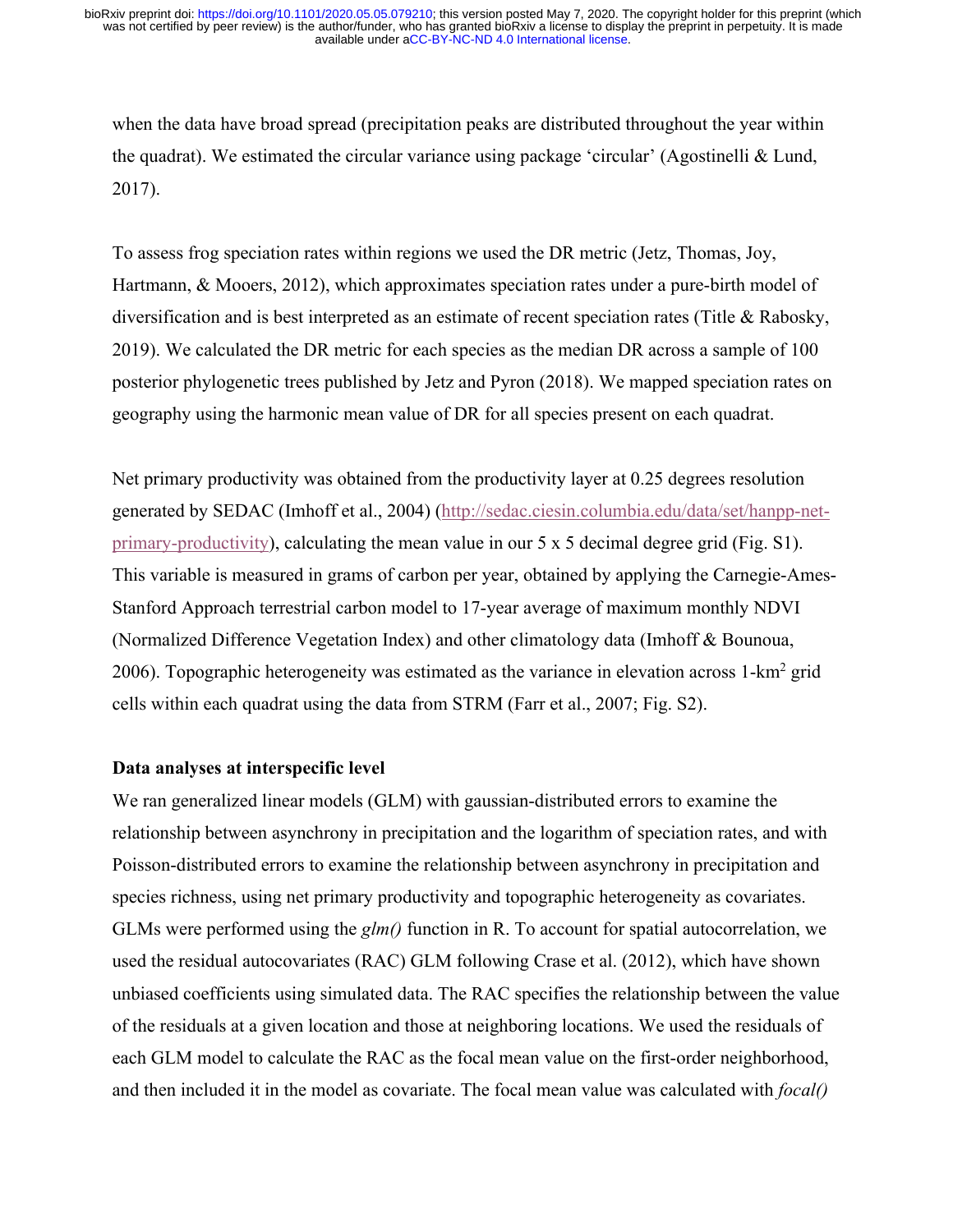function of 'raster' package (Hijmans et al., 2015). We tested the presence of spatial autocorrelation in our data using Moran's I with the *lm.morantest()* function in package 'spdep' for all models.

### **Results**

We evaluated information in ca. 90 papers on Neotropical phylogeography and phylogenetics, and considered 48 species in 16 genera of Neotropical frogs in our study after removing species lacking information on geographic sampling or species occupying landscapes lacking significant periodicity in precipitation patterns (Table S1).

In many species, geographic distance and ecological connectivity were highly correlated  $(R<sup>2</sup>>0.9)$ . Because MMRR and other multiple regression approaches cannot discriminate individual effects due to collinearity (Wang, 2013), we chose to use ecological connectivity (i.e. least-cost distance) to describe the effect of geography on genetic distances. On average, the full MMRR regression models explained 28% of the variance in intraspecific genetic divergence (Table S2). Ecological connectivity explained most of the variation in genetic distances within species (Fig. S3), with significant effects in 75% of species. Nonetheless, precipitation asynchrony was significantly associated with genetic distances in 31.2% of species (Fig. 2; Table S2). The phylogenetic meta-analysis revealed a significant (albeit weak compared with ecological connectivity) effect of precipitation asynchrony on genetic distances across species (phylogenetic inverse-variance weighted standardized average effect across 100 phylogenetic trees = 0.06 and range =  $[0.043 - 0.07]$ , average SE = 0.0038, range =  $[0.0033 - 0.0079]$ ).

To examine the relationship among precipitation asynchrony, speciation rates and species richness at the regional level, we collected information (geographic and phylogenetic) for 2438 frog species distributed in our study area (Table S3). We found no relationship between spatial asynchrony in precipitation within 5x5 decimal-degree quadrats and mean speciation rates (Fig. 3; glm: slope = 0.005, SE = 0.004, p = 0.146; Moran's I: -0.112, p = 0.98), but we found a slight negative relationship between spatial asynchrony in precipitation and species richness after accounting for net primary productivity and topographic heterogeneity (Fig. 3; glm: slope = -0.5420, SE = 0.09827, p-value = 3.48e-08, complete model in Table S4; Moran's I: -0.08, p =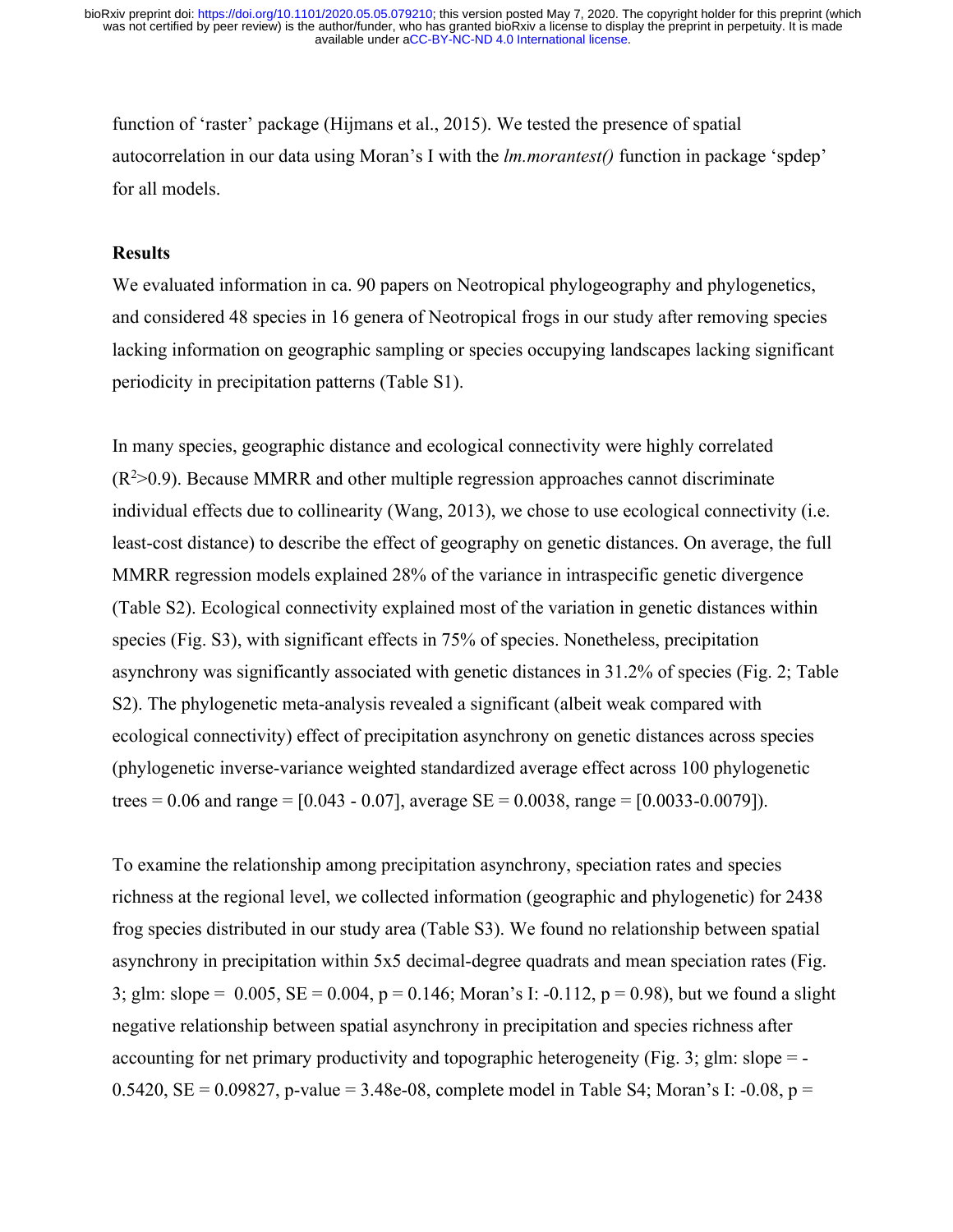0.95). In this latter model, the covariates (primary productivity and topographic heterogeneity) also show a significant positive, although slight, relationship with species richness (Table S4).

# **Discussion**

As predicted by the asynchrony of seasons hypothesis (Martin et al., 2009), we found that greater asynchrony in precipitation is associated with higher genetic differentiation among populations of Neotropical frogs after controlling for effects of geography/ecology and phylogeny. We found this pattern in 16 of the species tested, which led to a significant –albeit weak– cross-species effect in a phylogenetic meta-analysis considering data for 48 species. Contrary to predictions of the hypothesis, however, frogs in geographic regions in which precipitation regimes are more variable in space do not appear to have experienced higher speciation rates nor accumulated higher richness than in regions where precipitation is more spatially synchronic. Mismatches in the breeding phenology of populations linked to spatial patterns of asynchrony in precipitation have been scarcely explored as a potential driver of diversification (Martin et al., 2009; Quintero et al., 2014). In particular, aside from an earlier study on New World birds showing significant associations between asynchrony in precipitation and genetic distances (Quintero et al., 2014), we are unaware of comprehensive tests of the asynchrony of seasons hypothesis (Martin et al., 2009) and no multispecies analysis has tested its predictions in organisms directly relying on water availability to reproduce.

Although aspects of breeding biology are largely unknown for many Neotropical species, seasonal variation in precipitation is known to correlate with reproductive activity in frogs, including some of the species in this study (Donnelly & Guyer, 1994; Kaefer et al., 2012; Moreira & Lima, 1991). Assuming that precipitation is a proximate surrogate for breeding activity in frogs, our study expands the understanding of the importance of reproductive timing as a factor promoting lineage divergence at two different evolutionary scales: intraspecific genetic divergence, and speciation rates. The positive association between spatial asynchrony in precipitation and genetic distances in several of the species tested is consistent with the hypothesis that spatial variation in water availability may cause spatial asynchrony in breeding activity, which may in turn result in reduced gene flow among populations from regions with asynchronous precipitation regimes. However, our results suggest that this mechanism of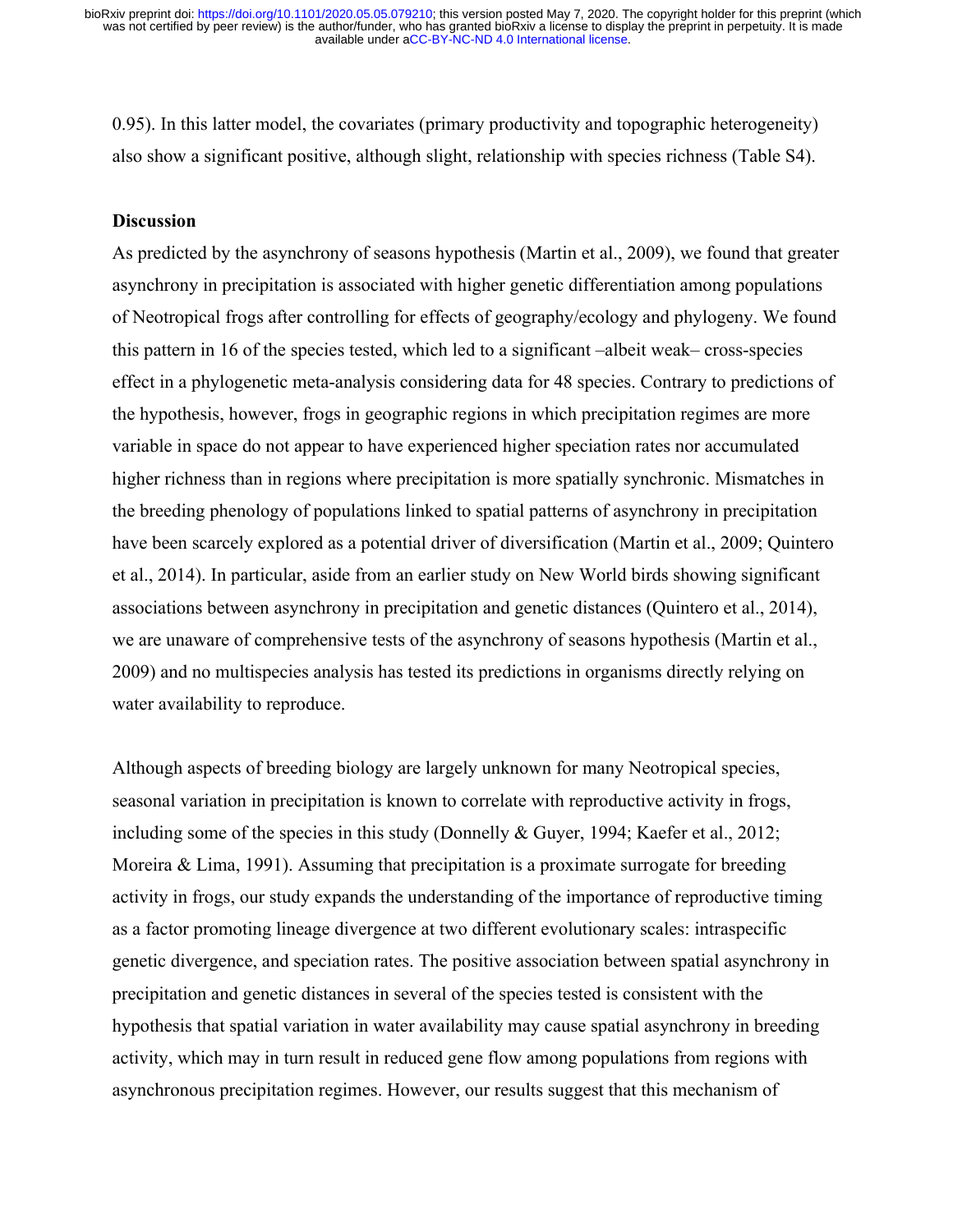population divergence does not seem to scale up in driving rates of species origination and thus does not enhance the accumulation of regional diversity.

A previous study in a frog species found evidence consistent with the hypothesis that differences in timing of reproduction mediated by water availability drive intraspecific genetic differentiation. Breeding activity of *Rana arvalis* in Europe and Asia is linked to ice melt, which occurs at different times in different populations, resulting in spatial mismatches in the availability of ponds and hence in breeding phenology (Richter-Boix, Quintela, Kierczak, Franch, & Laurila, 2013). Differences in breeding times are positively associated with genetic distances in *R. arvalis*, suggesting that populations may diverge owing to allochrony in the absence of geographic barriers to gene flow (Richter-Boix et al., 2013). Our study found a similar effect across species in association with spatial variation in precipitation in the Neotropics, suggesting that models describing population genetic differentiation in amphibians (Zeisset & Beebee, 2008) would benefit by considering mechanisms beyond geographic distance and geographic barriers.

For the asynchrony of seasons hypothesis to hold, the driest season at any given locality should experience less precipitation than the minimum required for breeding. If two regions are highly asynchronous in their rainfall patterns yet experience precipitation magnitudes above the minimum threshold necessary for breeding, then genetic divergence between regions should not be expected. Another assumption of the hypothesis is that breeding phenology is not entirely caused by the environment; if dispersing individuals may readily accommodate their breeding condition to adjust to local availability of food or water through phenotypic plasticity, then reduced gene flow among climatically asynchronous populations is not expected (reviewed by Quintero et al. 2014). Breeding times in salmonid fish and some birds are strongly heritable (Price, Kirkpatrick, & Arnold, 1988), such that species breed at the same time of year regardless of environmental fluctuations. In amphibians, the heritability of breeding times is unclear and may vary across taxa. For example, the onset of breeding in salamanders is determined primarily by environmental factors partially constrained by underlying life-history trade-offs (Semlitsch, Scott, Pechmann, & Gibbons, 1993). In contrast, traits such as spawning time in the frog *Rana temporaria* reflect local adaptation, implying a heritable component to reproductive phenology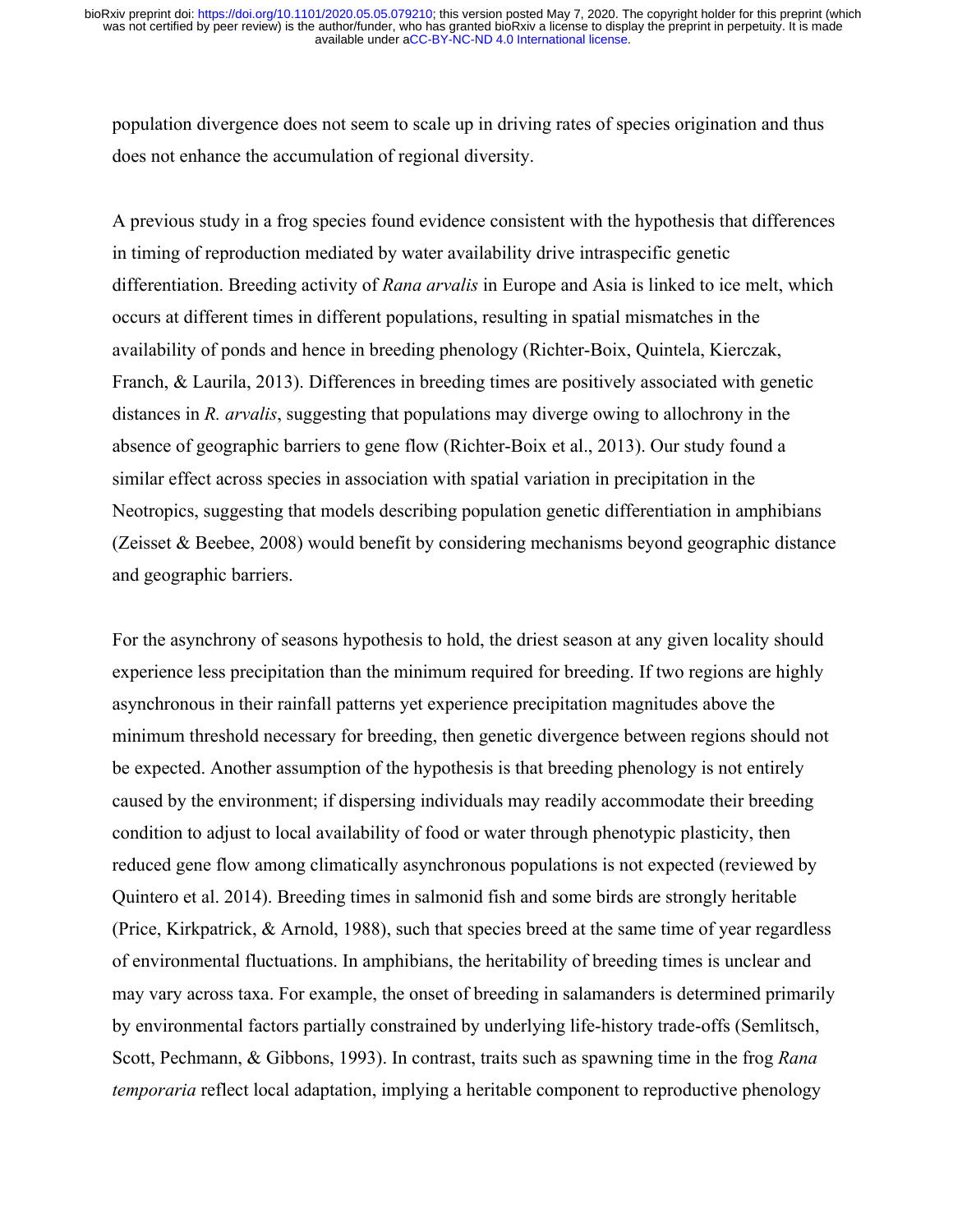(Phillimore, Hadfield, Jones, & Smithers, 2010). Because we have no information about the heritability of breeding times (or phenological cues) in our species, it would be important to evaluate it in future studies to further test the asynchrony of seasons hypothesis.

Frogs exhibit a diversity of reproductive modes depending on the availability of water and competition for resources (Haddad & Prado, 2005), with two major breeding categories at the extremes of a continuum: explosive and prolonged (Wells, 1977). Explosive breeders are usually found in dry habitats where water is scarce during most of the year; after heavy rains, individuals congregate and mate in recently formed water bodies during one or few nights. On the contrary, prolonged breeders mate throughout the year and usually inhabit sites maintaining humidity through time. Even though some species of frogs are more inclined to be explosive or prolonged, many appear to shift between reproductive modes depending on environmental factors (Touchon & Warkentin, 2008; Wells & Schwartz, 2006). Intuitively, one would expect to find stronger effects of precipitation asynchrony on genetic differentiation in species closer to the explosive end of the continuum because their breeding is temporally restricted, and therefore, temporal isolation among regions is more probable. If, however, rainy periods are unpredictable, then frog species may be selected for plasticity and reproduce opportunistically whenever it starts raining, as observed in birds inhabiting unpredictable environments (Hau, Wikelski, Gwinner, & Gwinner, 2004). Also, one would expect that frogs laying eggs on microhabitats requiring more water should show stronger effects of precipitation asynchrony on genetic differentiation. For example, species laying eggs on vegetation need moisture for clutch development and high water levels for larvae to drop safely into ponds or streams (Gottsberger & Gruber, 2004), whereas direct-development species lay eggs in leaf litter where they are more buffered from fluctuations in moisture driven by precipitation. Despite the expectation that reproductive mode and microhabitat would mediate in the association between precipitation and breeding time (hence genetic divergence), species in which we encountered a positive and significant relationship between asynchrony in precipitation and genetic distances belonged to a variety of frog families characterized by very different reproductive biology (Bufonidae, Leptodactylidae, Craugastoridae Dendrobatidae, Hylidae). For instance, among the ten species showing the strongest association between asynchrony in precipitation and genetic distances were frogs with direct development (*Pristimantis zeuctotylus*), aquatic eggs (*Rhinella martyi*, *Dendropsophus*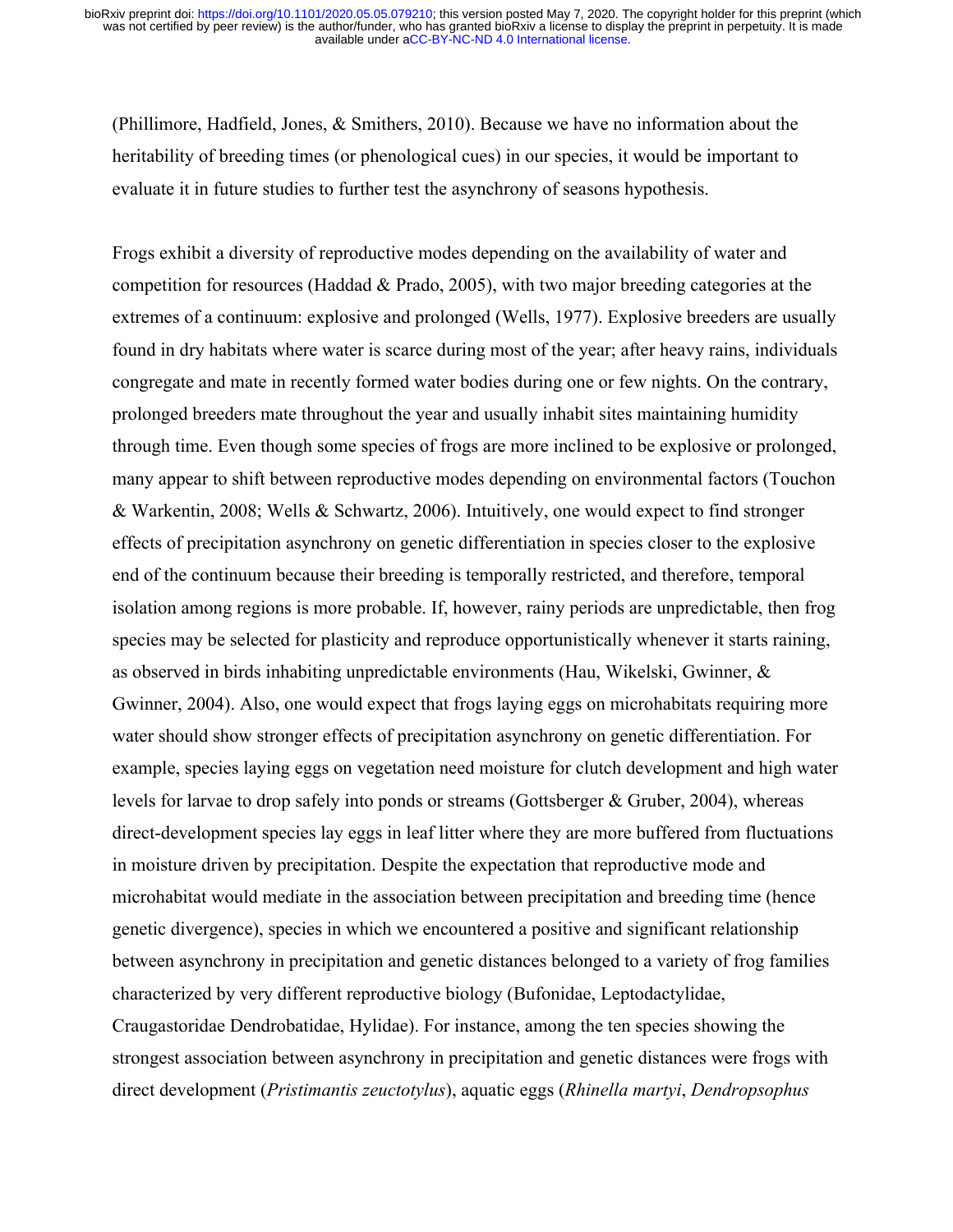*minutus*), semiterrestrial eggs deposited on leaves (*Dendropsophus leucophyllatus*), eggs on water tanks on epiphytic plants (*Ranitomeya ventrimaculata*), and foam nests built on the ground (*Leptodactylus mystaceus, Adenomera hylaedactyla*). Therefore, populations of species with particular reproductive modes do not appear more likely to diverge owing to spatial asynchrony in precipitation.

Our multiple regression models indicated that the effect of ecological connectivity on withinspecies genetic distances, was on average, three times larger than the effect of precipitation asynchrony. This result confirms the substantial role that spatial isolation (particularly in topographically heterogeneous regions) has on the genetic differentiation of Neotropical amphibians. Because topography and precipitation patterns are closely linked (Viale et al., 2019), separating the independent effects of these variables on population differentiation may be difficult. For example, the eastern slopes of cordilleras in the Northern Andes are in general more humid than the western slopes due to trade winds and rainshadow effects (with some exceptions such as the Chocó region). If a species exists on both sides of the Andes, then distinguishing the effects of mountains, precipitation and their interaction as leading sources of genetic divergence is challenging. We believe that in most cases topography is more important than precipitation in driving diversification owing to physical and physiological restrictions to dispersal across geographic barriers (Janzen, 1967). Nonetheless, our results indicate that asynchrony in precipitation may be causally linked to divergence of populations in some species of frogs, suggesting that future work should consider spatial allochrony mediated by climate as a likely driver of divergence.

A salient conclusion of our work is that support for the asynchrony of seasons hypothesis seems to be observable only at a microevolutionary scale because asynchrony in precipitation was associated positively with genetic distances, but not with speciation rates nor species richness. This may reflect temporal instability of spatial patterns in precipitation driven by factors such as orbital precession (Merlis, Schneider, Bordoni, & Eisenman, 2013), climatic change associated with glacial cycles (Whitney et al. 2011), or climate modulation caused by the uplift of the Andes (Insel, Poulsen, & Ehlers, 2010). Such historical events likely modified geographic patterns in precipitation asynchrony, which may have been stable enough to allow for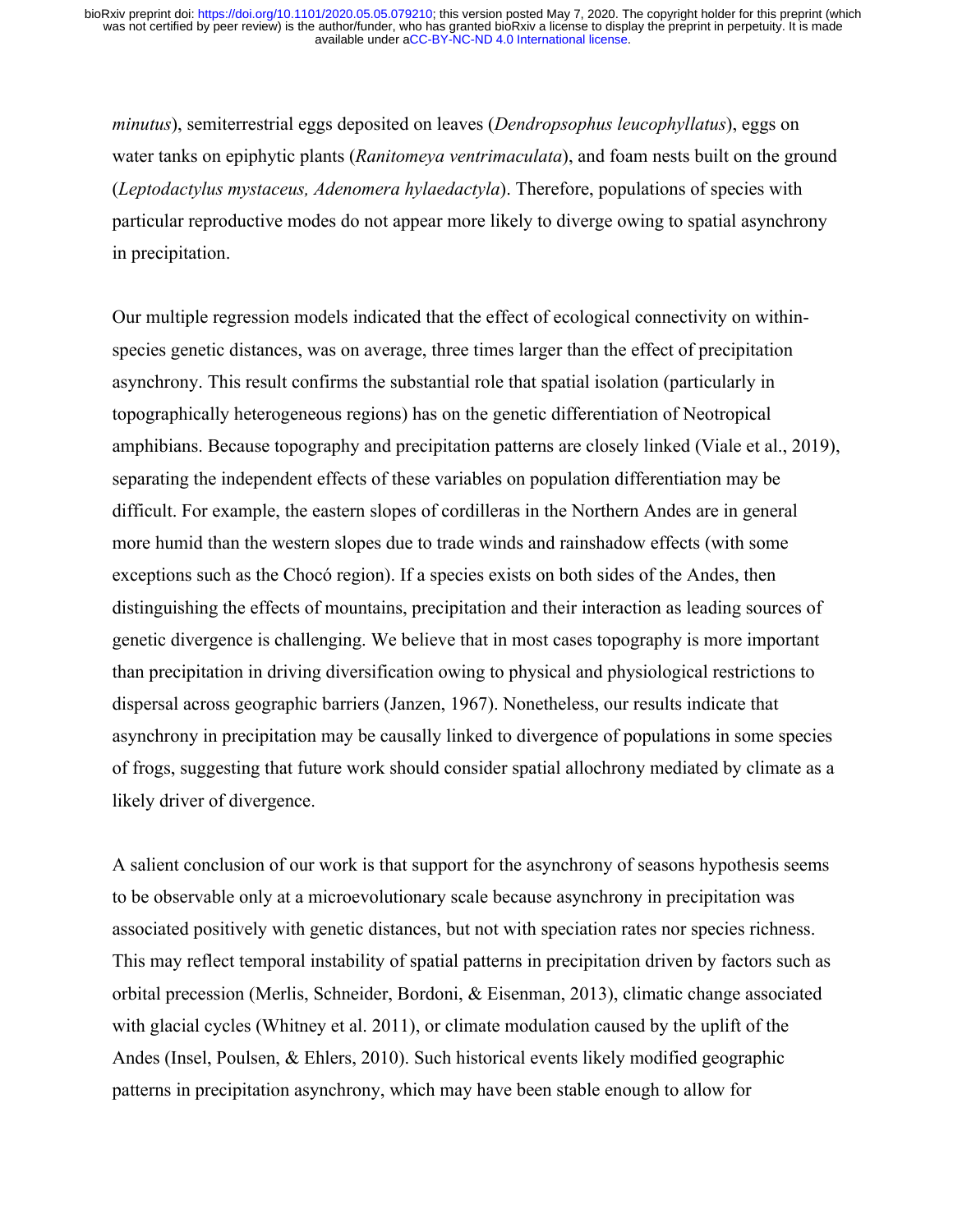intraspecific genetic differentiation in Neotropical frogs, but not to complete speciation across asynchronous regions in the absence of physical barriers to gene flow. A similar explanation involving climatic instability has been advanced to account for the lack of evidence of parapatric speciation across habitat ecotones despite numerous cases of adaptive divergence of populations in such ecological settings (T. Smith, R. Wayne, D. Girman, 2005). Unfortunately, historical data on temporal variation in precipitation regimes across regions which allow us to consider such dynamics in our study are unavailable.

Historically, topography and temperature gradients have been the main variables used to study patterns of genetic variation and diversification of frogs. Our results suggest that genetic divergence can be promoted in the absence of geographic barriers or temperature gradients in species where breeding is associated to water availability. As information on current and past precipitation patterns becomes more accessible through remote sensing and public databases, explorations of the phenology and heritability of breeding times of species will become more important to provide a fine grain understanding of how precipitation can promote genetic divergence, and perhaps, Neotropical diversification.

**Acknowledgments:** The authors would like to thank Melissa Hernández and Gabrielle Genty for invaluable help compiling DNA sequences and locality data from the literature, and Laura Céspedes for helping with the SDM's. We also thank Elkin Tenorio, Sebastián González and the Evolvert and Biomics labs at Universidad de los Andes for helpful comments and suggestions that greatly improved this manuscript.

# **References**

- Adams, D. C. (2008). Phylogenetic meta-analyses. *Evolution*, *62*(3), 567–572. https://doi.org/10.1111/j.1558-5646.2007.00314.x
- Agostinelli, C., & Lund, U. (2017). R package circular: Circular Statistics (version 0.4–93), CA: Department of Environmental Sciences, Informatics and Statistics, Ca'Foscari University, Venice, Italy. *UL: Department of Statistics, California Polytechnic State University, San*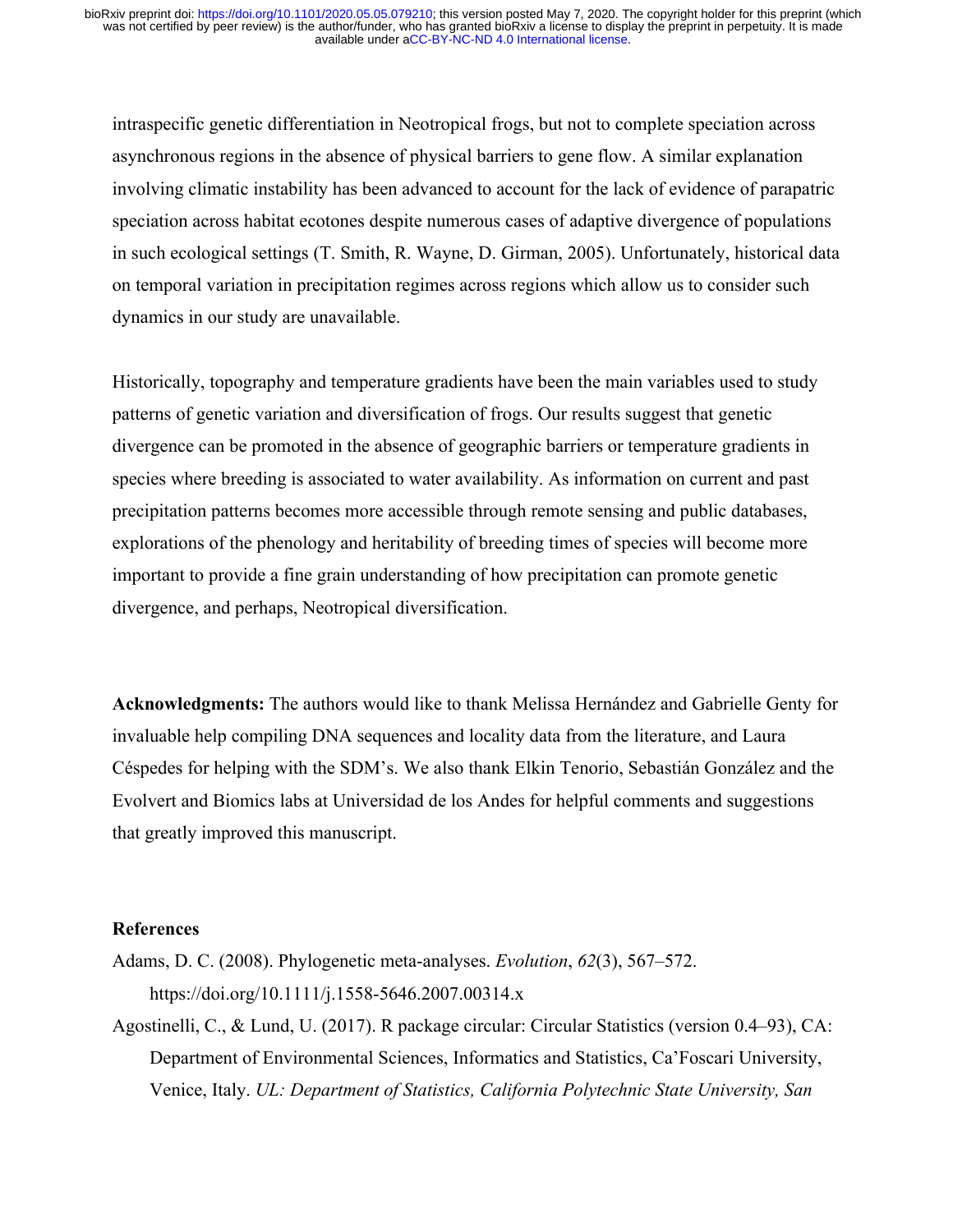*Luis Obispo, California, USA*.

- Alexander, R. D., & Bigelow, R. S. (1960). Allochronic speciation in field crickets, and a new species, Acheta veletis. *Evolution*, *14*(3), 334–346. https://doi.org/10.1111/j.1558- 5646.1960.tb03095.x
- Bivand, R., & Lewin-Koh, N. (2019). maptools: tools for handling spatial objects. *R Package Version 0.9*, *5*.
- Buckley, L. B., & Jetz, W. (2007). Environmental and historical constraints on global patterns of amphibian richness. *Proceedings of the Royal Society B: Biological Sciences*, *274*(1614), 1167–1173. https://doi.org/10.1098/rspb.2006.0436
- Crase, B., Liedloff, A. C., & Wintle, B. A. (2012). A new method for dealing with residual spatial autocorrelation in species distribution models. *Ecography*, *35*(10), 879–888. https://doi.org/10.1111/j.1600-0587.2011.07138.x
- Donnelly, M. A., & Guyer, C. (1994). Patterns of reproduction and habitat use in an assemblage of Neotropical hylid frogs. *Oecologia*, *98*(3–4), 291–302. https://doi.org/10.1007/BF00324217
- Duellman, W. E. (1995). Temporal Fluctuations in Abundances of Anuran Amphibians in a Seasonal Amazonian Rainforest. *Journal of Herpetology*, *29*(1), 13. https://doi.org/10.2307/1565080
- Edgar, R. C. (2004). MUSCLE: multiple sequence alignment with high accuracy and high throughput. *Nucleic Acids Research*, *32*(5), 1792–1797.
- Ersts, P. J. (2011). Geographic distance matrix generator (version 1.2. 3). American Museum of Natural History. *Center for Biodiversity and Conservation*, 1–4.
- Farr, T. G., Rosen, P. A., Caro, E., Crippen, R., Duren, R., Hensley, S., … Roth, L. (2007). The shuttle radar topography mission. *Reviews of Geophysics*, *45*(2).
- Fine, P. V. A. (2015). Ecological and evolutionary drivers of geographic variation in species diversity. *Annual Review of Ecology, Evolution, and Systematics*, *46*, 369–392.
- Fischer, A. G. (1960). Latitudinal Variations in Organic Diversity. *Evolution*. https://doi.org/10.2307/2405923
- Gottsberger, B., & Gruber, E. (2004). Temporal partitioning of reproductive activity in a neotropical anuran community. *Journal of Tropical Ecology*, *20*(3), 271–280.
- Guarnizo, C. E., & Cannatella, D. C. (2013). Genetic divergence within frog species is greater in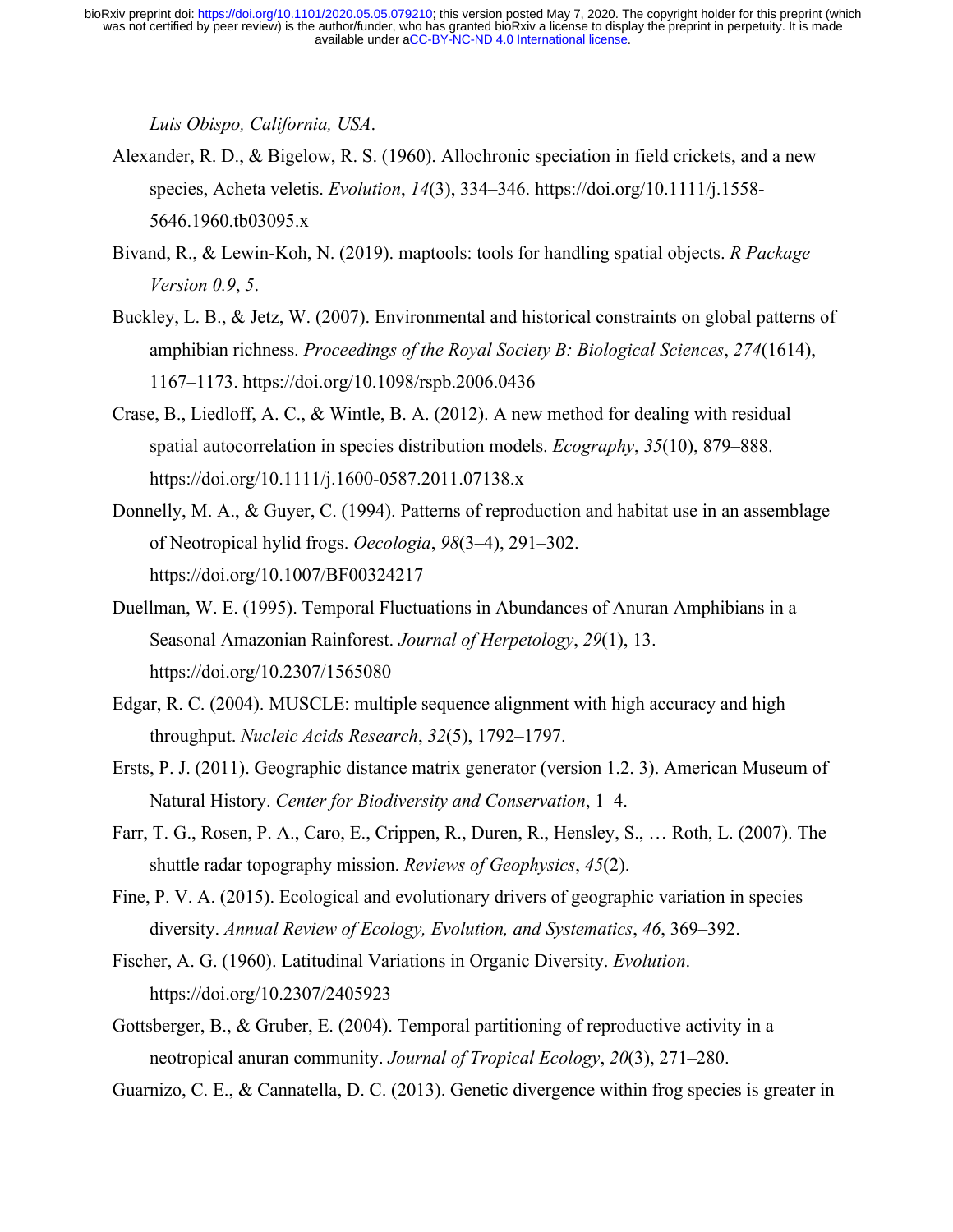topographically more complex regions. *Journal of Zoological Systematics and Evolutionary Research*, *51*(4). https://doi.org/10.1111/jzs.12027

- Haddad, C. F. B., & Prado, C. P. A. (2005). Reproductive Modes in Frogs and Their Unexpected Diversity in the Atlantic Forest of Brazil. *BioScience*, *55*(3), 207–217. https://doi.org/10.1641/0006-3568(2005)055[0207:rmifat]2.0.co;2
- Hau, M., Wikelski, M., Gwinner, H., & Gwinner, E. (2004). Timing of reproduction in a Darwin's finch: temporal opportunism under spatial constraints. *Oikos*, *106*(3), 489–500.
- Hendry, A. P., & Day, T. (2005). Population structure attributable to reproductive time: isolation by time and adaptation by time. *Molecular Ecology*, *14*(4), 901–916.
- Hijmans, R. J., Cameron, S. E., Parra, J. L., Jones, P. G., & Jarvis, A. (2005). Very high resolution interpolated climate surfaces for global land areas. *International Journal of Climatology: A Journal of the Royal Meteorological Society*, *25*(15), 1965–1978.
- Hijmans, R. J., Van Etten, J., Cheng, J., Mattiuzzi, M., Sumner, M., Greenberg, J. A., … Shortridge, A. (2015). Package 'raster.' *R Package*.
- Hurlbert, A. H., & Jetz, W. (2007). Species richness, hotspots, and the scale dependence of range maps in ecology and conservation. *Proceedings of the National Academy of Sciences*, *104*(33), 13384–13389.
- Imhoff, M. L., & Bounoua, L. (2006). Exploring global patterns of net primary production carbon supply and demand using satellite observations and statistical data. *Journal of Geophysical Research: Atmospheres*, *111*(D22).
- Imhoff, M. L., Bounoua, L., Ricketts, T., Loucks, C., Harriss, R., & Lawrence, W. T. (2004). Global patterns in human consumption of net primary production. *Nature*, *429*(6994), 870– 873.
- Insel, N., Poulsen, C. J., & Ehlers, T. A. (2010). Influence of the Andes Mountains on South American moisture transport, convection, and precipitation. *Climate Dynamics*, *35*(7–8), 1477–1492.
- Janzen, D. H. (1967). Why mountain passes are higher in the tropics. *The American Naturalist*, *101*(919), 233–249.
- Jetz, W., & Pyron, R. A. (2018). The interplay of past diversification and evolutionary isolation with present imperilment across the amphibian tree of life. *Nature Ecology & Evolution*, *2*(5), 850–858.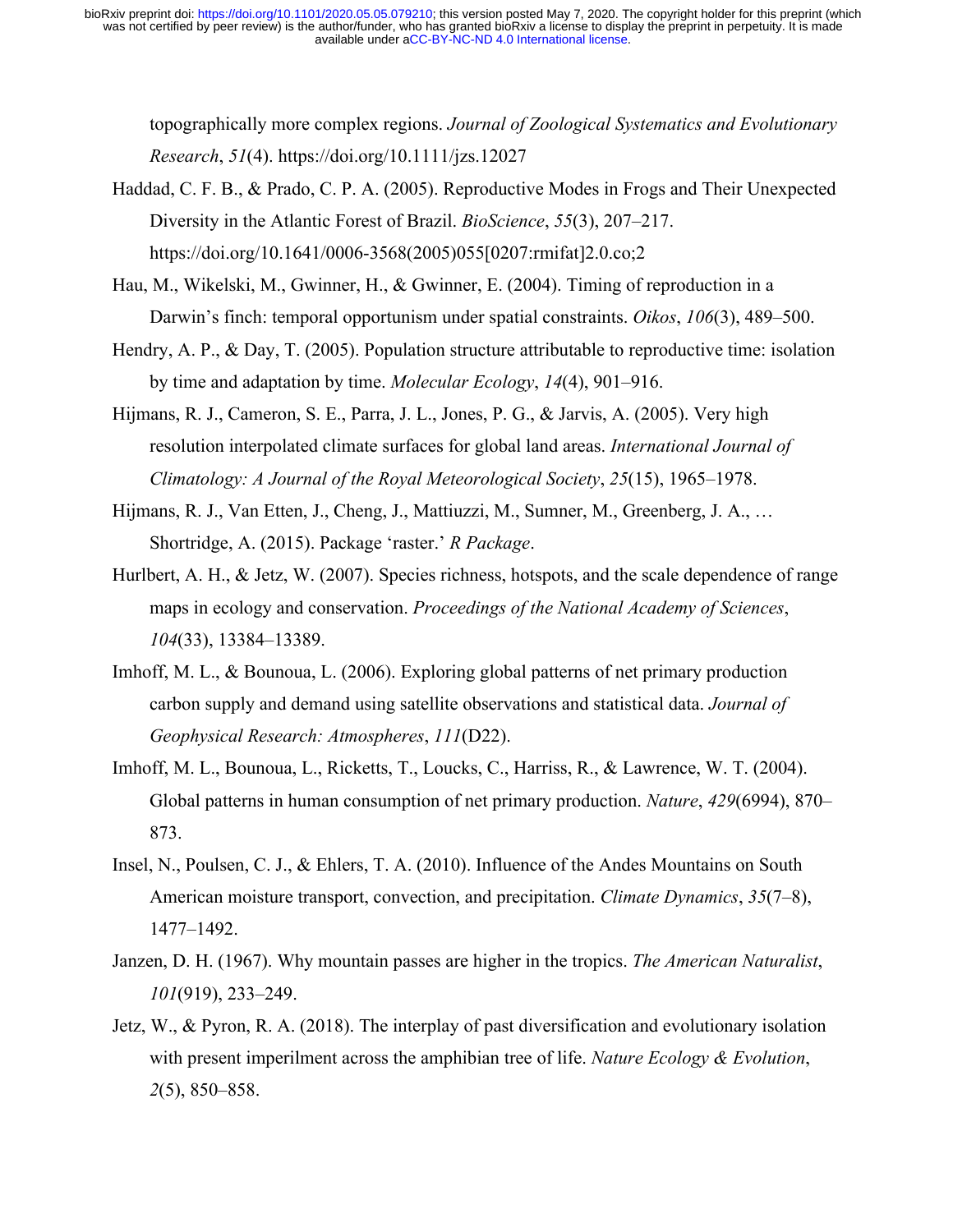- Jetz, W., Thomas, G. H., Joy, J. B., Hartmann, K., & Mooers, A. O. (2012). The global diversity of birds in space and time. *Nature*, *491*(7424), 444–448.
- Kaefer, I. L., Montanarin, A., Da Costa, R. S., & Lima, A. P. (2012). Temporal patterns of reproductive activity and site attachment of the brilliant-thighed frog Allobates femoralis from central Amazonia. *Journal of Herpetology*, *46*(4), 549–554.
- Kisel, Y., & Barraclough, T. G. (2010). Speciation has a spatial scale that depends on levels of gene flow. *The American Naturalist*, *175*(3), 316–334.
- Lillywhite, H. B. (2006). Water relations of tetrapod integument. *Journal of Experimental Biology*, *209*(2), 202–226.
- Martin, P. R., Bonier, F., Moore, I. T., & Tewksbury, J. J. (2009). Latitudinal variation in the asynchrony of seasons: implications for higher rates of population differentiation and speciation in the tropics. *Ideas in Ecology and Evolution*, *2*.
- Merlis, T. M., Schneider, T., Bordoni, S., & Eisenman, I. (2013). The tropical precipitation response to orbital precession. *Journal of Climate*, *26*(6), 2010–2021.
- Moreira, G., & Lima, A. P. (1991). Seasonal Patterns of Juvenile Recruitment and Reproduction in Four Species of Leaf Litter Frogs in Central Amazonia. *Herpetologica*, Vol. 47, pp. 295– 300. https://doi.org/10.2307/3892620
- Naimi, B. (2015). usdm: Uncertainty analysis for species distribution models. *R Package Version*, *1*, 1–12.
- Phillimore, A. B., Hadfield, J. D., Jones, O. R., & Smithers, R. J. (2010). Differences in spawning date between populations of common frog reveal local adaptation. *Proceedings of the National Academy of Sciences*, *107*(18), 8292–8297.
- Phillips, S. J., & Dudík, M. (2008). Modeling of species distributions with Maxent: new extensions and a comprehensive evaluation. *Ecography*, *31*(2), 161–175.
- Pinheiro, J., Bates, D., DebRoy, S., & Sarkar, D. (2014). R Core Team (2014) nlme: linear and nonlinear mixed effects models. R package version 3.1-117. *Available at h Ttp://CRAN. R-Project. Org/Package= Nlme*.
- Posada, D. (2008). jModelTest: phylogenetic model averaging. *Molecular Biology and Evolution*, *25*(7), 1253–1256.
- Price, T., Kirkpatrick, M., & Arnold, S. J. (1988). Directional selection and the evolution of breeding date in birds. *Science*, *240*(4853), 798–799.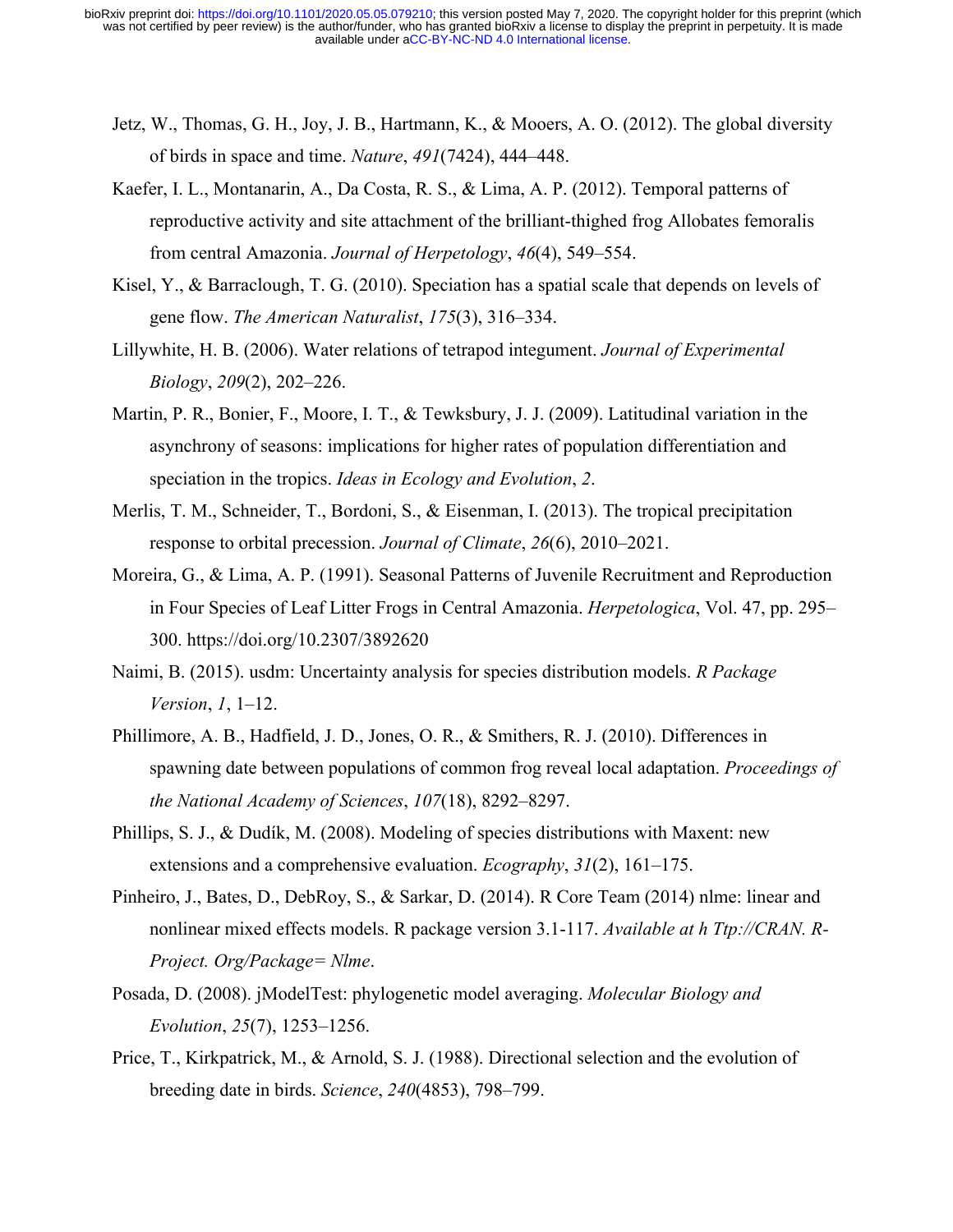- Quintero, I., González-Caro, S., Zalamea, P.-C., & Cadena, C. D. (2014). Asynchrony of seasons: genetic differentiation associated with geographic variation in climatic seasonality and reproductive phenology. *The American Naturalist*, *184*(3), 352–363.
- Richter-Boix, A., Quintela, M., Kierczak, M., Franch, M., & Laurila, A. (2013). Fine-grained adaptive divergence in an amphibian: genetic basis of phenotypic divergence and the role of nonrandom gene flow in restricting effective migration among wetlands. *Molecular Ecology*, *22*(5), 1322–1340. https://doi.org/10.1111/mec.12181
- Saenz, D., Fitzgerald, L. A., Baum, K. A., & Conner, R. N. (2006). Abiotic correlates of anuran calling phenology: the importance of rain, temperature, and season. *Herpetological Monographs*, *20*(1), 64–82.
- Santos, H., Rousselet, J., Magnoux, E., Paiva, M.-R., Branco, M., & Kerdelhué, C. (2007). Genetic isolation through time: allochronic differentiation of a phenologically atypical population of the pine processionary moth. *Proceedings of the Royal Society B: Biological Sciences*, *274*(1612), 935–941.
- Schalk, C. M., & Saenz, D. (2016). Environmental drivers of anuran calling phenology in a seasonal Neotropical ecosystem. *Austral Ecology*, *41*(1), 16–27.
- Semlitsch, R. D., Scott, D. E., Pechmann, J. H. K., & Gibbons, J. W. (1993). Phenotypic Variation in the Arrival Time of Breeding Salamanders: Individual Repeatability and Environmental Influences. *The Journal of Animal Ecology*, *62*(2), 334. https://doi.org/10.2307/5364
- T. Smith, R. Wayne, D. Girman, D. and M. B. (2005). *Evaluating the divergence-with-gene-flow model in natural populations: the importance of ecotones in rainforest speculation -ORCA*. Retrieved from http://orca.cf.ac.uk/64491/
- Tamura, K., Stecher, G., Peterson, D., Filipski, A., & Kumar, S. (2013). MEGA6: molecular evolutionary genetics analysis version 6.0. *Molecular Biology and Evolution*, *30*(12), 2725– 2729.
- Taylor, R. S., & Friesen, V. L. (2017). The role of allochrony in speciation. *Molecular Ecology*, *26*(13), 3330–3342.
- Title, P. O., & Rabosky, D. L. (2019). Tip rates, phylogenies and diversification: What are we estimating, and how good are the estimates? *Methods in Ecology and Evolution*, *10*(6), 821– 834. https://doi.org/10.1111/2041-210X.13153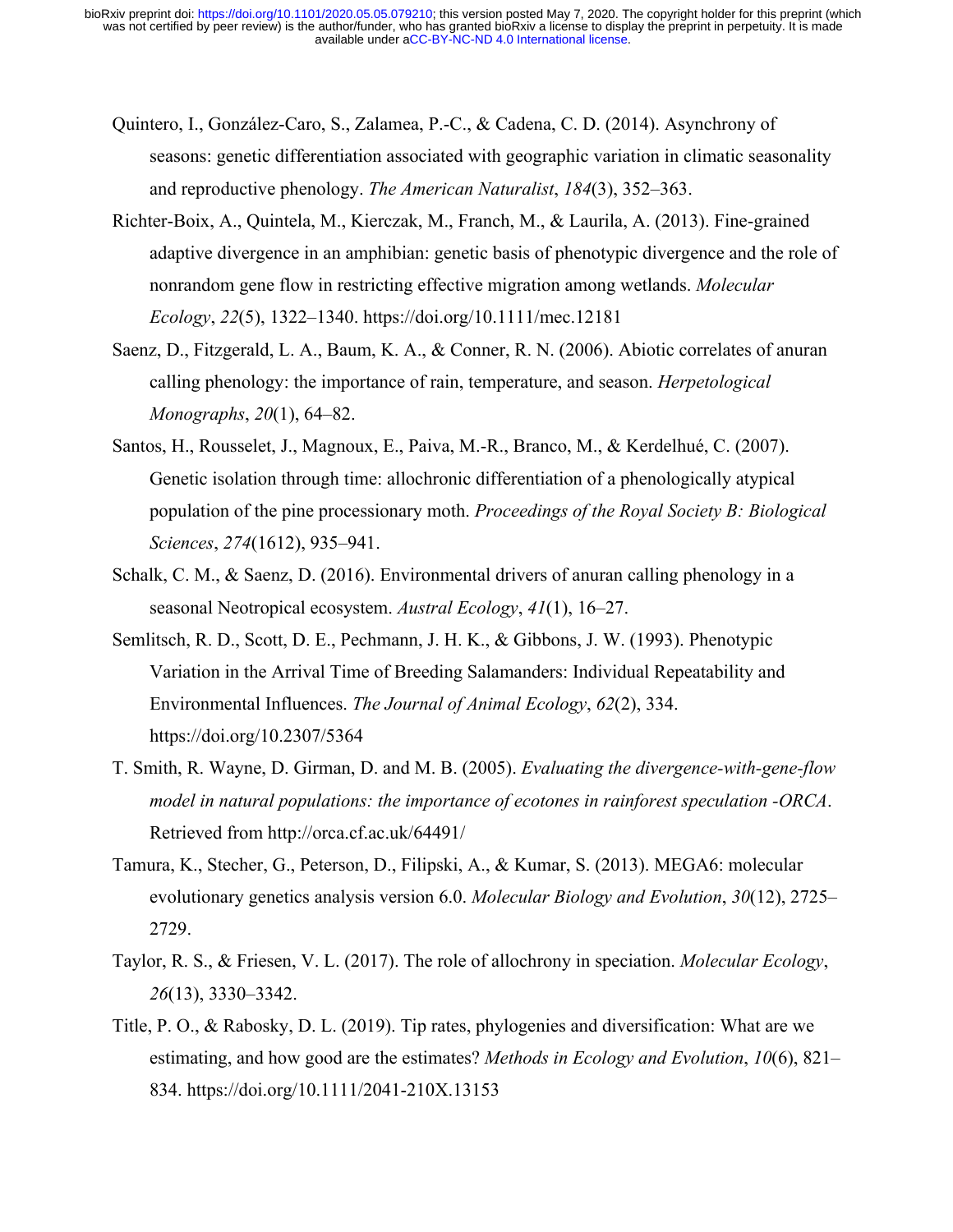- Touchon, J. C., & Warkentin, K. M. (2008). Reproductive mode plasticity: aquatic and terrestrial oviposition in a treefrog. *Proceedings of the National Academy of Sciences*, *105*(21), 7495– 7499.
- Viale, M., Bianchi, E., Cara, L., Ruiz, L. E., Villalba, R., Pitte, P., … Zalazar, L. (2019). Contrasting climates at both sides of the Andes in Argentina and Chile. *Frontiers in Environmental Science*.
- Wadgymar, S. M., & Weis, A. E. (2017). Phenological mismatch and the effectiveness of assisted gene flow. *Conservation Biology*, *31*(3), 547–558.
- Walter, J. A., Sheppard, L. W., Anderson, T. L., Kastens, J. H., Bjørnstad, O. N., Liebhold, A. M., & Reuman, D. C. (2017). The geography of spatial synchrony. *Ecology Letters*, *20*(7), 801–814.
- Wang, I. J. (2013). Examining the full effects of landscape heterogeneity on spatial genetic variation: a multiple matrix regression approach for quantifying geographic and ecological isolation. *Evolution*, *67*(12), 3403–3411.
- Wells, K. D. (1977). The social behaviour of anuran amphibians. *Animal Behaviour*, *25*(PART 3), 666–693. https://doi.org/10.1016/0003-3472(77)90118-X
- Wells, K. D., & Schwartz, J. J. (2006). The Behavioral Ecology of Anuran Communication. In *Hearing and Sound Communication in Amphibians* (pp. 44–86). https://doi.org/10.1007/978-0-387-47796-1\_3
- Wilson, A. M., & Jetz, W. (2016). Remotely Sensed High-Resolution Global Cloud Dynamics for Predicting Ecosystem and Biodiversity Distributions. *PLOS Biology*, *14*(3), e1002415. https://doi.org/10.1371/journal.pbio.1002415
- Yamamoto, S., & Sota, T. (2009). Incipient allochronic speciation by climatic disruption of the reproductive period. *Proceedings of the Royal Society B: Biological Sciences*, *276*(1668), 2711–2719. https://doi.org/10.1098/rspb.2009.0349
- Zeisset, I., & Beebee, T. J. C. (2008, August 21). Amphibian phylogeography: A model for understanding historical aspects of species distributions. *Heredity*, Vol. 101, pp. 109–119. https://doi.org/10.1038/hdy.2008.30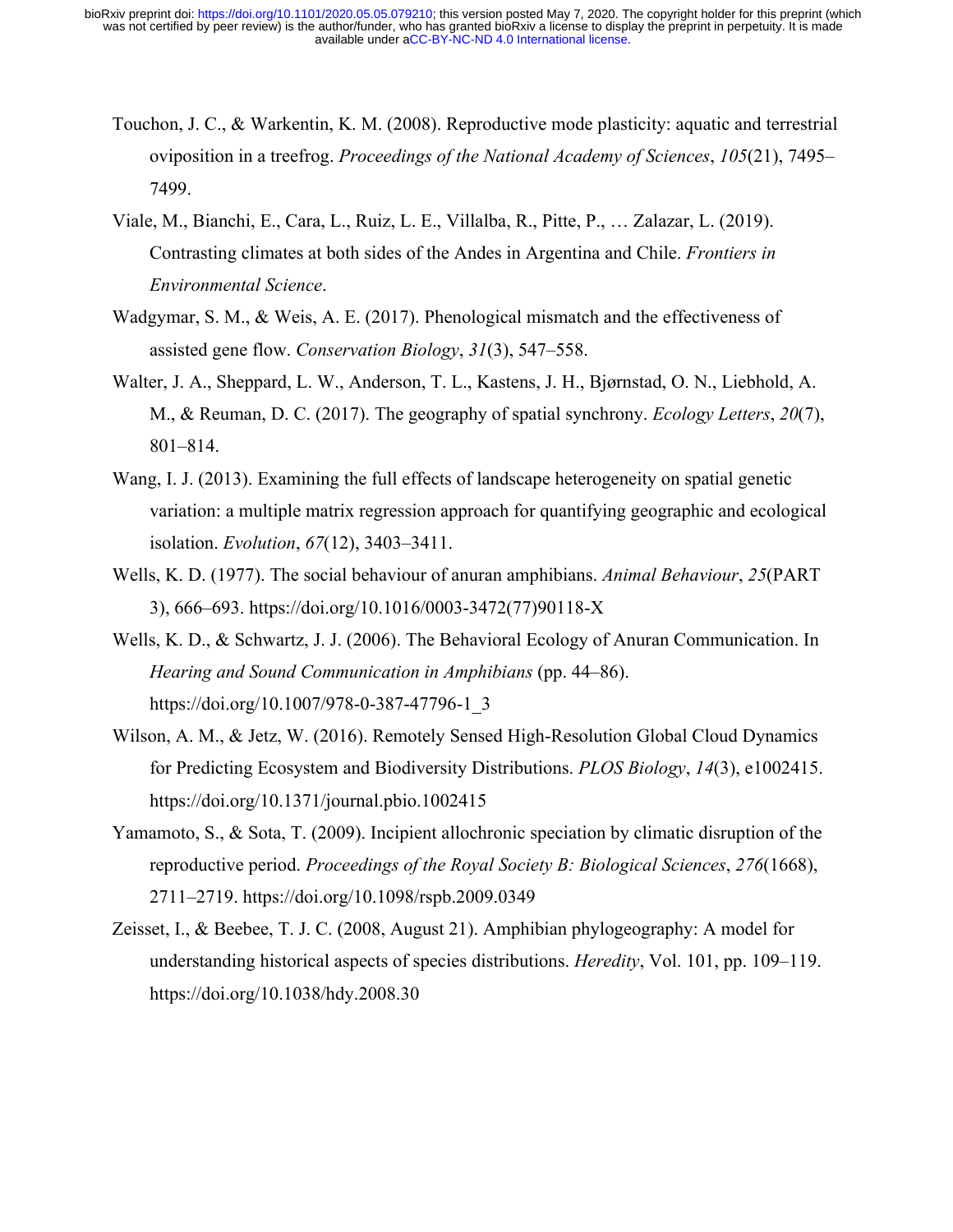# **Figures**



**Figure 1.** Representation of the asynchrony in precipitation estimation in this study. Left: Frog breeding occurs during peaks in precipitation at three sites: Site A in December, site B in June, and site C in April. Right: Asynchrony in precipitation (represented by sinusoidal curves where peaks correspond to greater precipitation and nadirs to lower precipitation) is larger when comparing sites A and B (December vs. June) and lower between sites C and B (April vs. June).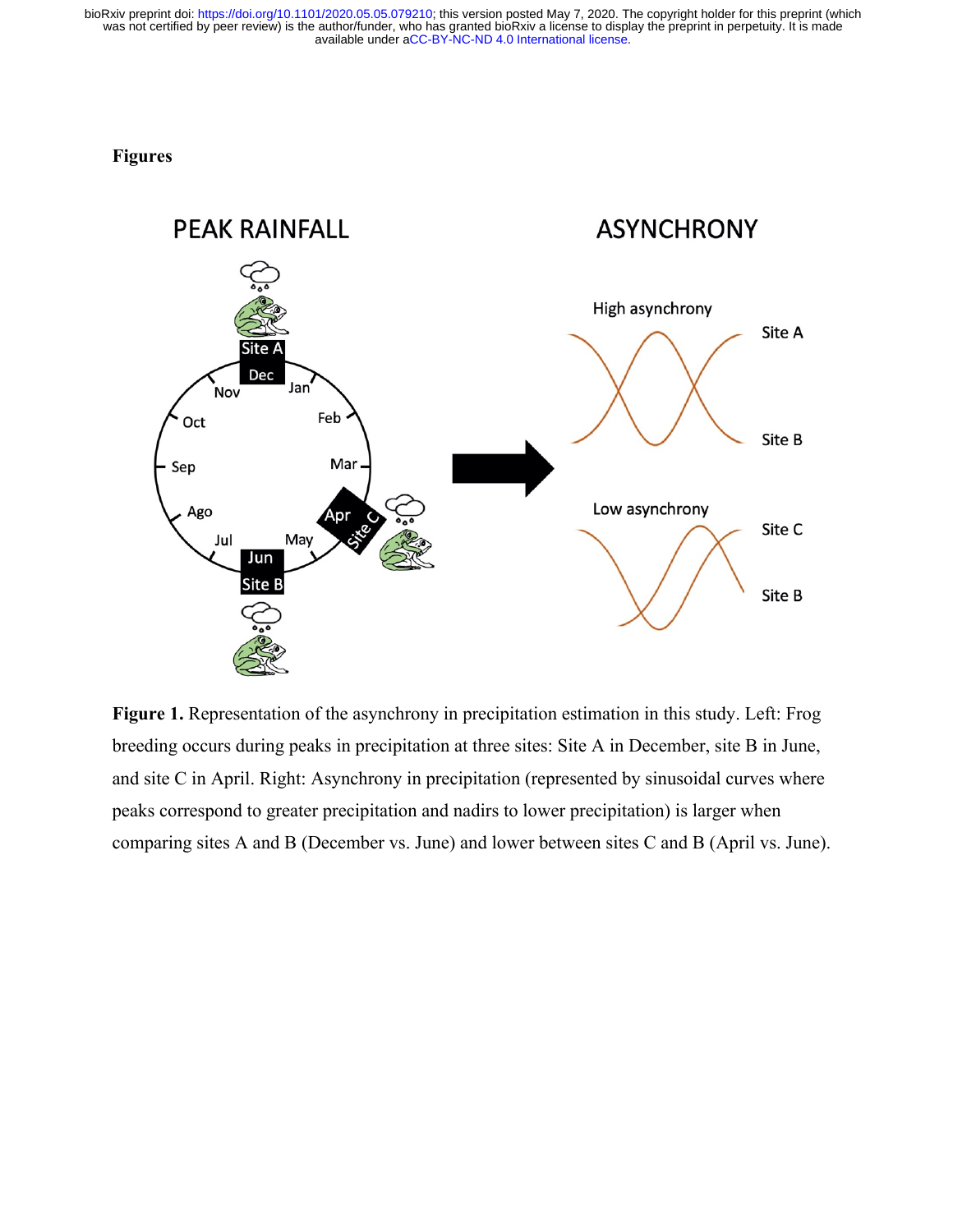

**Figure 2.** Beta regression coefficients describing the relationship between asynchrony in precipitation and genetic distances, after controlling for the effect of ecological connectivity employing paths of least resistance in 48 species of Neotropical frogs. Black dots indicate a significant association between asynchrony in precipitation and genetic distances ( $P < 0.05$ ) and white dots indicate non-significant associations between these two variables. Bars indicate 95% confidence intervals. The mean effect of precipitation asynchrony across species using a metaanalysis (horizontal black line) indicates a positive relationship between asynchrony in precipitation and genetic distances. The grey thick horizontal line corresponds to the effect of